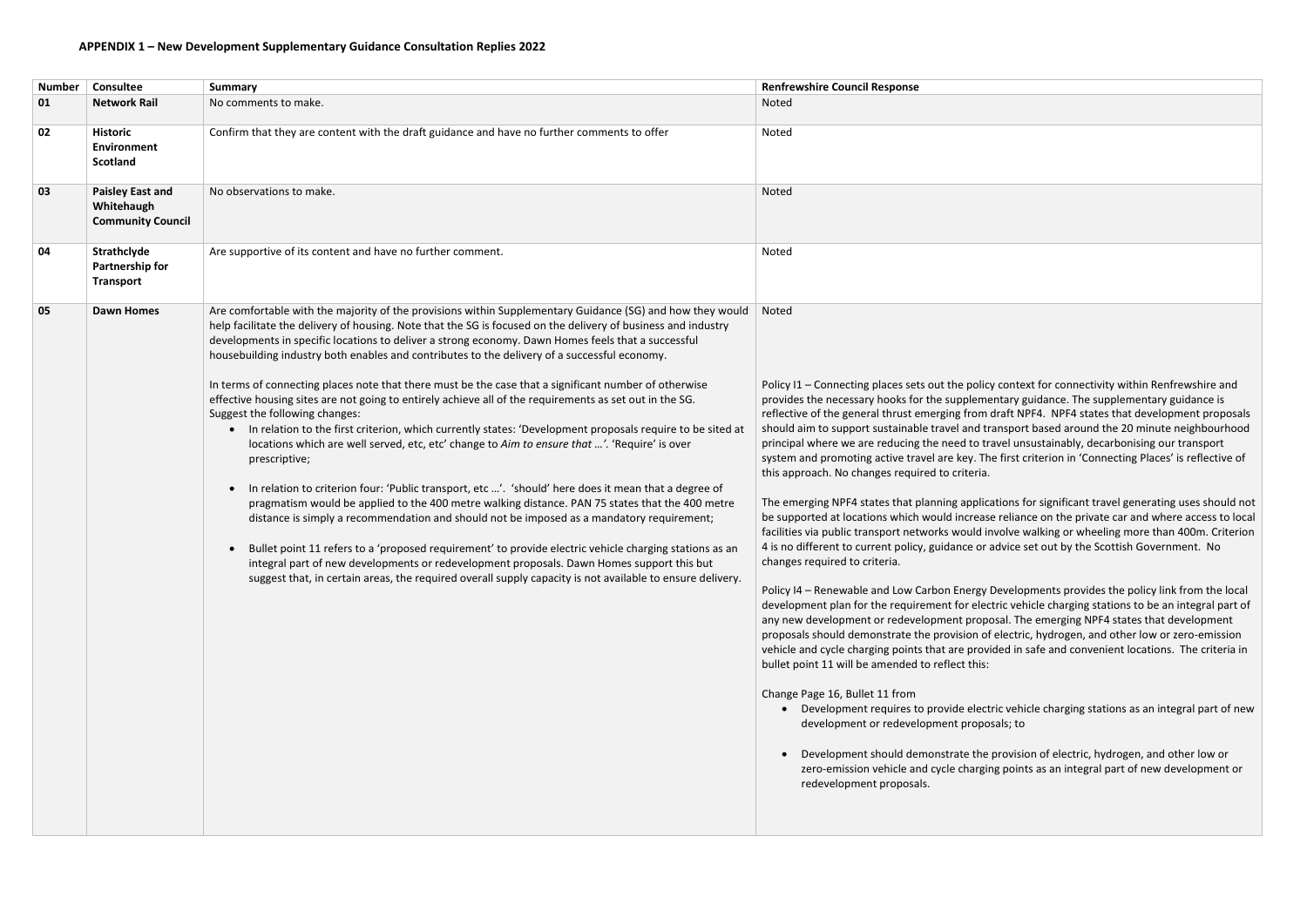|    |                        | <b>Suggested amendments:</b>                                                                                                                                                                                                                                                                                                                                                                                                                                                                                                                                                                                                                                              |                                                                                                                                                                                                                                                                                                                                                                                                                                                                                                                                                                                                      |
|----|------------------------|---------------------------------------------------------------------------------------------------------------------------------------------------------------------------------------------------------------------------------------------------------------------------------------------------------------------------------------------------------------------------------------------------------------------------------------------------------------------------------------------------------------------------------------------------------------------------------------------------------------------------------------------------------------------------|------------------------------------------------------------------------------------------------------------------------------------------------------------------------------------------------------------------------------------------------------------------------------------------------------------------------------------------------------------------------------------------------------------------------------------------------------------------------------------------------------------------------------------------------------------------------------------------------------|
| 06 | <b>Persimmon Homes</b> | Welcome the additional detail and clarity that the proposed guidance offers and continued flexibility of uses<br>within proposed transition areas to allow the regeneration of these areas.                                                                                                                                                                                                                                                                                                                                                                                                                                                                               | Noted                                                                                                                                                                                                                                                                                                                                                                                                                                                                                                                                                                                                |
|    |                        | The general thrust of the biodiversity policy is supported however seek clarification on the line 'To maximise<br>the benefits for a diverse natural environment, new development proposals require to .' does this<br>requirement apply to all new developments and, if not, where are the guidelines on deciding on where they<br>should apply to be found? The guidelines provided in the Annex are for where the decision that there is a<br>requirement has already been taken.                                                                                                                                                                                      | The biodiversity section on page 40 links to Po<br>detailed criteria in the supplementary guidan<br>states that proposals for local development sh<br>measures to enhance biodiversity, in proporti<br>is required to the supplementary guidance.                                                                                                                                                                                                                                                                                                                                                    |
|    |                        | Greenbelt boundaries should be accurately identified and not just a boundary around the existing settlement<br>approach.                                                                                                                                                                                                                                                                                                                                                                                                                                                                                                                                                  | The local development plan clearly identifies a<br>consulted upon and thoroughly examined thre<br>process. No change to the supplementary guid                                                                                                                                                                                                                                                                                                                                                                                                                                                       |
|    |                        | The proposals in the SG for housing in the green belt would lead to an unnecessary increased restriction and<br>this may not allow the delivery of the 2019 Act's ambition to 'ensure the long-term stability of rural places'.<br>To require single dwelling applications for housing in the countryside to be tested/assessed against any<br>overall housing land shortfall is an unnecessary burden. The SG should make provision for urban edge sites<br>that offer active travel, 20 minute neighbourhoods, community infrastructure if there are insufficient<br>sustainable and deliverable brownfield sites to meet the LDPs development requirements.            | Policy ENV1 Green Belt and the supplementar<br>criteria for where residential developments w<br>land shortfall which satisfies Policy ENV1 Gree<br>page 37 of the supplementary guidance relate<br>the guidance on page 38 relates to all residen<br>limited to circumstances where there is an ide<br>development guidance which is important to<br>development. Again in line with current and e<br>policy and guidance framework in both the lo<br>aims to increase the density of Renfrewshire's<br>urban expansion and using land around our to<br>requirement to identify urban edge sites. No |
|    |                        | There should be provision for a hybrid approach to some sites where part of the affordable requirement<br>could be met on site and a commuted sum for the remainder of the requirement to be used elsewhere. The<br>role of the private rented sector in meeting the overall requirements of affordable housing must be<br>recognised.                                                                                                                                                                                                                                                                                                                                    | As set out in the local development plan Polic<br>affordable housing section of the supplement<br>with the planning authority will be required to<br>most appropriate mix of affordable housing to<br>hybrid approach may be considered appropria<br>supplementary guidance is required.                                                                                                                                                                                                                                                                                                             |
|    |                        | In relation to commuted sums, the final criterion states 'Where there is a high concentration of affordable<br>housing in the area and the provision of a commuted sum would help achieve, etc.' What sources of<br>information does the Council possess that will confirm where the 'areas of high concentration' might be?<br>There needs to be accessible information and the Council is best placed to provide this. Expecting the<br>developer to 'prove' this point on what would essentially be on an ad hoc basis would be highly<br>unsatisfactory. To implement the policy there has to be a definition of 'affordable for sale' which is updated<br>regularly. | The Council are currently preparing a local ho<br>comprehensive and robust evidence base to i<br>application of the affordable housing policy.<br>plan, supplementary guidance as well as the F<br>appropriate delivery of affordable housing pro<br>guidance is required.                                                                                                                                                                                                                                                                                                                           |
|    |                        | Have concerns over the requirement to consider the feasibility of meeting the development's heat demand<br>through a district heating network as there is no clear guidance against which to test either the 'feasibility' or<br>viability for district heating.                                                                                                                                                                                                                                                                                                                                                                                                          | Policy 14 Renewable and Low Carbon Energy<br>plan set the context for heat networks in Rent<br>the emerging NPF4 requirements on heat and<br>Scotland's net zero ambitions. No change to s                                                                                                                                                                                                                                                                                                                                                                                                           |
|    |                        |                                                                                                                                                                                                                                                                                                                                                                                                                                                                                                                                                                                                                                                                           |                                                                                                                                                                                                                                                                                                                                                                                                                                                                                                                                                                                                      |

Developments and Figure 10 of the local development frewshire. The supplementary guidance is in line with I cooling where heat networks can help contribute to supplementary guidance is required.

ousing need and demand assessment to provide a inform local housing needs, which will inform the This information will support the local development Renfrewshire Local Housing Strategy ensuring the ovision in Renfrewshire. No change to supplementary

ty P3 Housing Mix and Affordable Housing and the tary guidance, early discussion at pre-application stage o establish affordable housing requirements and the o be provided on all sites of 50 or more dwellings. A ate during these discussions. No change to the

ry guidance criteria listed on page 38 set out clearly the vill be considered appropriate where there is a housing en Belt and Policy 8 of ClydePlan. The guidance on es to all development proposals in the greenbelt and tial proposals in the greenbelt. This guidance is not entified housing land shortfall and contains protect Renfrewshire's greenbelt from inappropriate emerging Scottish Government Policy, the current cal development plan and the supplementary guidance s existing settlements, promoting local living by limiting owns and villages wisely. There is currently no change to the supplementary guidance is required.

a robust green belt boundary and this was reviewed, ough the robust local development plan preparation dance is required.

olicy ENV 2 Natural Environment providing more ce. This criteria is in line with the emerging NPF4 that hould only be supported if they include appropriate ion to the nature and scale of development. No change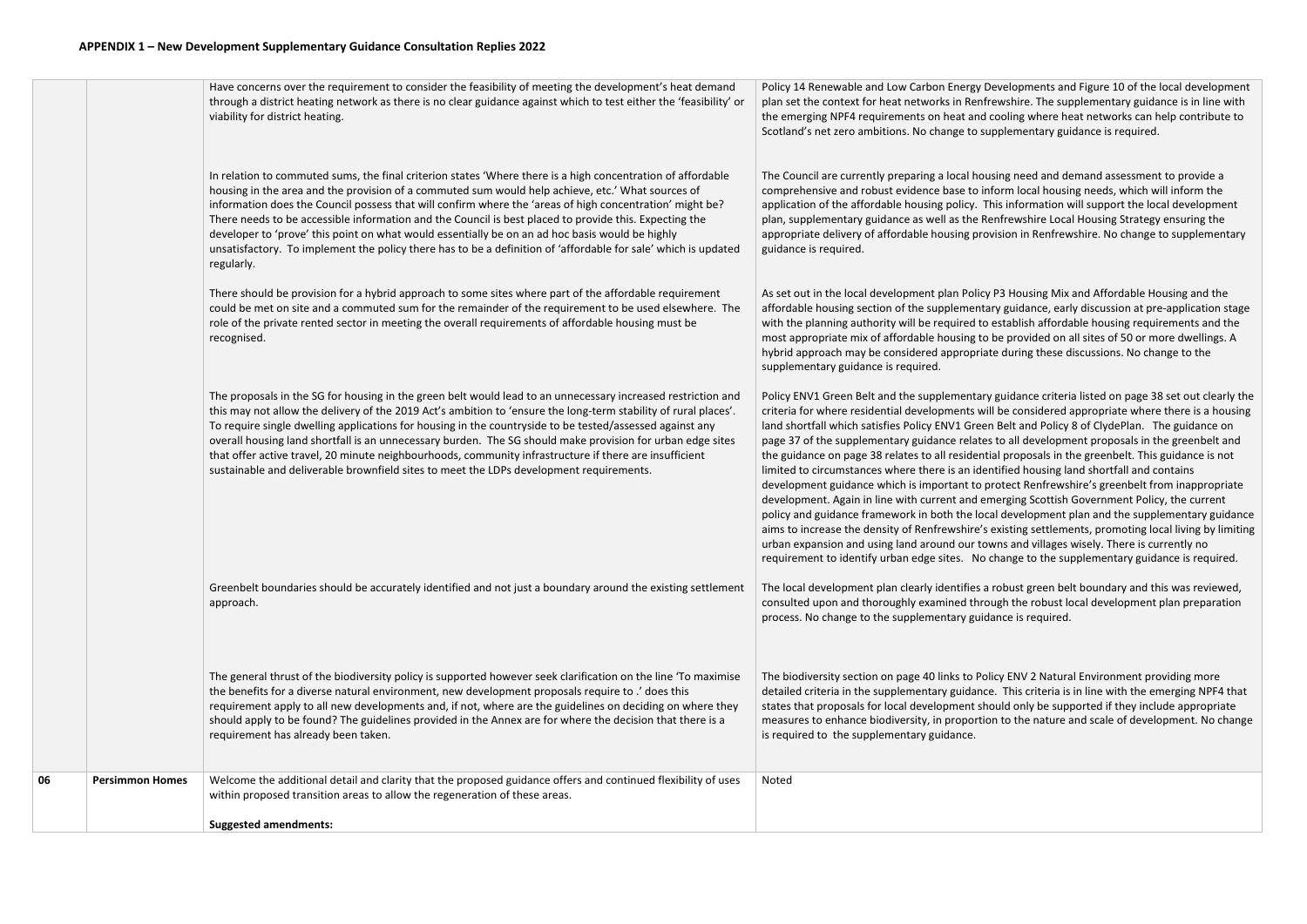|                            |                                                                                                     | Supportive in principle of the criteria listed under Connecting Places on page 16, however it is not practical<br>for all residential developments to give priority to and allowing penetration by buses. It is suggested that this<br>criteria is reworded to read "Where practical make provision within development layouts giving priority to<br>and allowing penetration by buses;"                                                                                                                                                                                                                                                                                                       | Accept proposed amendment. Bullet point 5 o<br>Ensure provision is made in developme<br>by buses; to<br>Where practical make provision within<br>penetration by buses.                                                                                                                             |
|----------------------------|-----------------------------------------------------------------------------------------------------|------------------------------------------------------------------------------------------------------------------------------------------------------------------------------------------------------------------------------------------------------------------------------------------------------------------------------------------------------------------------------------------------------------------------------------------------------------------------------------------------------------------------------------------------------------------------------------------------------------------------------------------------------------------------------------------------|----------------------------------------------------------------------------------------------------------------------------------------------------------------------------------------------------------------------------------------------------------------------------------------------------|
|                            |                                                                                                     | Suggest that depending on the type and scale of residential development it is not practical to provide electric<br>vehicle charging stations in all housing developments. It is suggested that the requirement for electric vehicle<br>charging stations should only relate to non-residential developments. A table detailing development types<br>and what level of provision is desired would provide clarity on this requirement.                                                                                                                                                                                                                                                          | Policy I4 - Renewable and Low Carbon Energy<br>development plan for the requirement for elect<br>any new development or redevelopment prop<br>proposals should demonstrate the provision of<br>vehicle and cycle charging points that are prov<br>bullet point 11 will be amended to reflect this: |
|                            |                                                                                                     |                                                                                                                                                                                                                                                                                                                                                                                                                                                                                                                                                                                                                                                                                                | Change Page 16, Bullet 11 from<br>• Development requires to provide elect<br>development or redevelopment propo                                                                                                                                                                                    |
|                            |                                                                                                     |                                                                                                                                                                                                                                                                                                                                                                                                                                                                                                                                                                                                                                                                                                | Development should demonstrate the<br>zero-emission vehicle and cycle chargi<br>redevelopment proposals.                                                                                                                                                                                           |
|                            |                                                                                                     | They recognise the importance of delivering affordable housing within Renfrewshire and that the preferred<br>option is for the units to be delivered on-site there should be a hybrid option as part of the alternatives where<br>some units could be delivered on or off-site and the balance made up of a commuted sum. This will allow<br>flexibility where full provision on-site may not be viable or there is a high concentration of affordable homes<br>in the area already and full provision may not be sought.                                                                                                                                                                      | As set out in the local development plan Policy<br>affordable housing section of the supplementa<br>with the planning authority will be required to<br>most appropriate mix of affordable housing to<br>hybrid approach may be considered appropria<br>supplementary guidance is required.         |
| 07<br>08<br>09<br>10<br>11 | <b>Miller Homes</b><br><b>Taylor Wimpey</b><br>Cala<br><b>Stewart Milne</b><br><b>Barratt Homes</b> | Consider that the signposting in the Local Development Plan to the New Development Guidance is<br>inadequate. The LDP document includes under each section a note box that draws the reader's attention to<br>the policies to which the New Development Guidance will apply but this is not at the beginning of each policy<br>section and therefore could be missed. In addition, the note box is not explicit about which parts of the policy<br>additional detail will be provided for. On this basis we do not believe that the LDP adequately signposts the<br>SPG and therefore question the ability of the SPG, as currently drafted, to be adopted as part of the<br>development plan. | The issue of signposting to the supplementary<br>and the Reporter recommended that the note<br>strengthen the links between the local develop<br>required to the supplementary guidance.                                                                                                           |
|                            |                                                                                                     | Have concerns that in places the guidance goes beyond the scope of the original policy and goes beyond<br>providing further information or detail. In some cases the requirements set out in the guidance should have<br>been part of LDP policy that would then have been articulated and tested as part of the LDP examination. On<br>this basis it is therefore inappropriate for text to be included in just the Guidance.                                                                                                                                                                                                                                                                 | Page 7 of the Renfrewshire Local Development<br>development supplementary guidance where<br>to designing, delivering and implementing dev<br>sustainable inclusive development. No change                                                                                                          |
|                            |                                                                                                     | <b>Connecting Places</b><br>In the opening paragraph the New Guidance states that "All proposals will be considered in line with Policy I1<br>Connecting Places of the Local Development Plan and the following criteria:". In order for this to be<br>acceptable the "following criteria" cannot go beyond the provisions of the LDP policy and must only add<br>further information or detail to that policy.                                                                                                                                                                                                                                                                                | Policy I1 Connecting Places sets the policy cont<br>the supplementary guidance.                                                                                                                                                                                                                    |
|                            |                                                                                                     | Bullet point 1 of the New Guidance states that "Development proposals require to be sited at<br>$\bullet$<br>locations which are well served by public transport and where possible link to public transport hubs<br>and interchanges;". However, policy I1 requires only that proposals "ensure appropriate provision                                                                                                                                                                                                                                                                                                                                                                         | Accept Change - Bullet Point 1 on page 16 will<br>Development proposals require to be<br>transport and where possible link to p                                                                                                                                                                    |

Iom page 16 will be amended from: ent layouts giving priority to and allowing penetration

development layouts giving priority to and allowing

Developments provides the policy link from the local ctric vehicle charging stations to be an integral part of osal. The emerging NPF4 states that development f electric, hydrogen, and other low or zero-emission vided in safe and convenient locations. The criteria in

tric vehicle charging stations as an integral part of new osals; to

e provision of electric, hydrogen, and other low or ng points as an integral part of new development or

**P3 Housing Mix and Affordable Housing and the** ary guidance, early discussion at pre-application stage establish affordable housing requirements and the be provided on all sites of 50 or more dwellings. A ate during these discussions. No change to the

guidance was examined by the Reporter (Issue 23) boxes be added to provided clarification and to pment plan and supplementary guidance. No change is

t Plan clearly sets out the purpose and role of the new it provides additional detailed information in relation relopment, with an emphasis on place making and is required to the supplementary guidance.

text for the more detailed connecting places criteria in

be amended from sited at locations which are well served by public ublic transport hubs and interchanges; to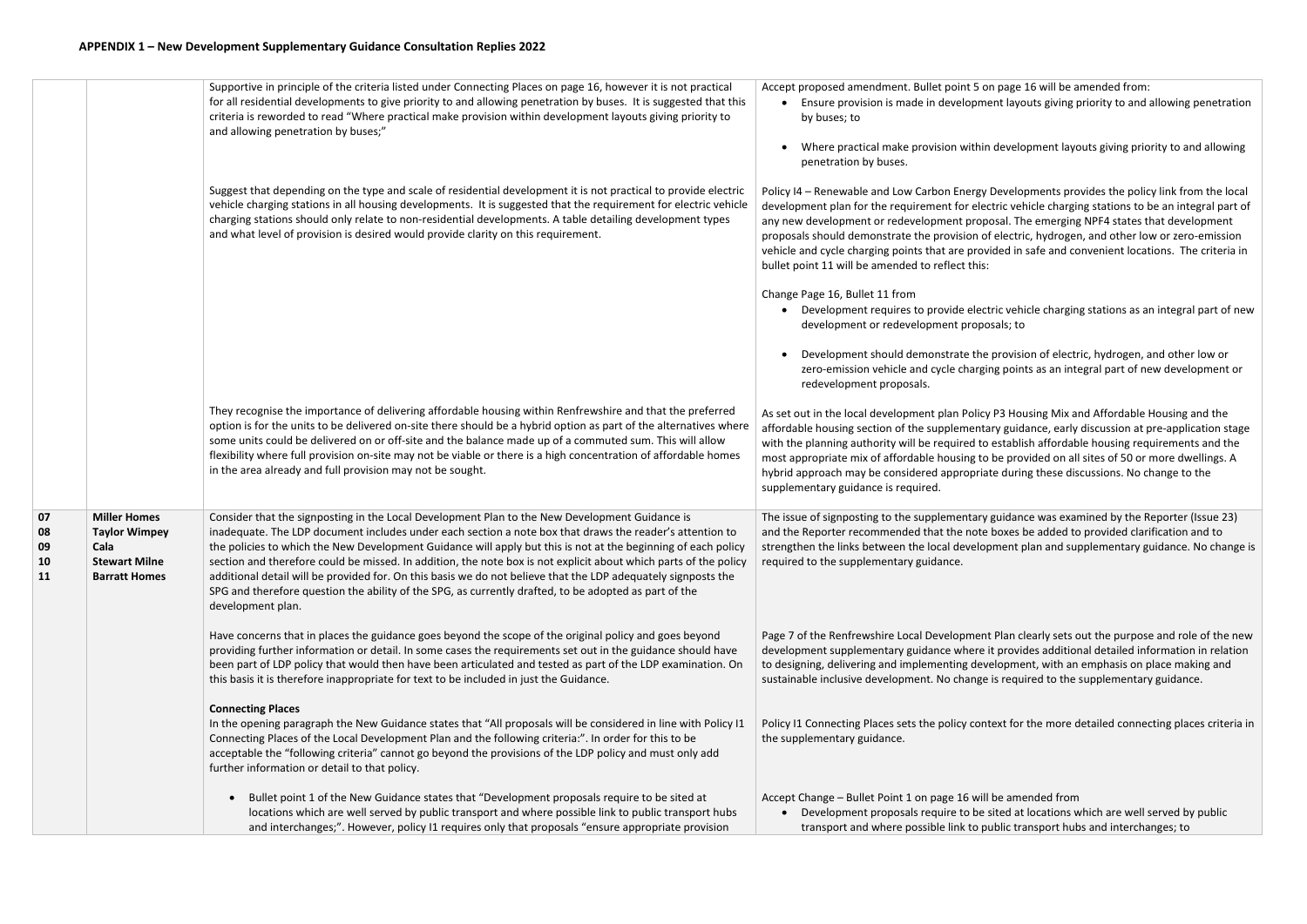|           | and accessibility" to such not for development to be located at sites that are already well served. This<br>is beyond the scope of the policy.                                                                                                                                                                                                                                                                                                                                                                                                                                                                                                                                                                                                                                                                                                                                                                                                                          | Development proposals require to be s<br>to public transport and where possible                                                                                                                                                                                                                                                                                               |
|-----------|-------------------------------------------------------------------------------------------------------------------------------------------------------------------------------------------------------------------------------------------------------------------------------------------------------------------------------------------------------------------------------------------------------------------------------------------------------------------------------------------------------------------------------------------------------------------------------------------------------------------------------------------------------------------------------------------------------------------------------------------------------------------------------------------------------------------------------------------------------------------------------------------------------------------------------------------------------------------------|-------------------------------------------------------------------------------------------------------------------------------------------------------------------------------------------------------------------------------------------------------------------------------------------------------------------------------------------------------------------------------|
| $\bullet$ | Consider that bullet point 2 does not adds anything to that already set out in policy I1.                                                                                                                                                                                                                                                                                                                                                                                                                                                                                                                                                                                                                                                                                                                                                                                                                                                                               | Bullet point 2 provides further guidance to poli                                                                                                                                                                                                                                                                                                                              |
|           | Bullet point 3 requires "implementation" of new pedestrian routes and Policy I1 does not. It should<br>be noted that development does not always have the means to implement new routes that are<br>beyond their site boundary, it is unreasonable to require such implementation and should therefore<br>be deleted.                                                                                                                                                                                                                                                                                                                                                                                                                                                                                                                                                                                                                                                   | Accept Change - Bullet Point 3 on page 16 will<br>Ensure the implementation of safe ped<br>services and open space from the prop<br>Where required, ensure the implemen<br>schools, local services and open space                                                                                                                                                             |
|           | Bullet point 4 goes significantly beyond the provisions of policy I1 and as a result is not acceptable.<br>Bullet point 4 states "Public transport networks to be accessible within 400 metres walking distance<br>of the development". This requirement is far too restrictive and is not supported or justified by local<br>or national policy, guidance or legislative provisions. Furthermore, it will render some allocated<br>development sites undeliverable. It is unclear what the justification is for the 400 metres threshold,<br>how the 400 metres will be measured and whether this will be from the edge of the site or centre of<br>the site.                                                                                                                                                                                                                                                                                                          | Policy I1 - Connecting places sets out the polic<br>provides the necessary hooks for the suppleme<br>reflective of the general thrust emerging from<br>should aim to support sustainable travel and tr<br>principal where we are reducing the need to tr<br>system and promoting active travel are key. Th<br>this approach.<br>The emerging NPF4 states that planning applic |
|           |                                                                                                                                                                                                                                                                                                                                                                                                                                                                                                                                                                                                                                                                                                                                                                                                                                                                                                                                                                         | be supported at locations which would increas<br>facilities via public transport networks would in<br>4 is no different than any other current policy,<br>Government. No changes required to criteria.                                                                                                                                                                        |
|           | Bullet point 5 requires development to "Ensure provision is made in development layouts giving<br>priority to and allowing penetration by buses". This requirement is totally disproportionate. By<br>implication it applies to all development. Developers have no means to force public transport<br>provision. If routes were diverted to meet the requirement of this guidance how will the council<br>ensure that it is not to the detriment of existing residents or businesses. Furthermore, if a<br>development site is located in an area with strong existing transport links that are accessible from the<br>site, it seems unreasonable to ask for further provision to still be required within the site itself. This<br>requirement is not justified as it goes beyond that that is required by policy I1 and it will not be<br>practical, viable or deliverable for all types of development and all development sites.                                  | Accept this amendment. Bullet point 5 on page<br>Ensure provision is made in developme<br>by buses; to<br>Where practical make provision within<br>penetration by buses                                                                                                                                                                                                       |
|           | Bullet point 6 "Aim to ensure, where development is in close proximity to rail stations/halts, that<br>provision is made for good direct, safe access to and from these facilities". It is unclear why this<br>guidance is required at all when policy I1 states that "All development proposals require to ensure<br>appropriate provision and accessibility including the ability to connect to active travel networks,<br>public transport networks, hubs and interchanges and set out how this can be achieved including<br>through the use of developer contributions, in accordance with Policy I8." Not all development can<br>provide direct links to nearby rail stations, and this will be dependent on the location of the sites,<br>matters of land ownership and the feasibility to access these. It is therefore considered that this<br>should be required only where appropriate and the guidance should state that, if this provision is to<br>remain. | Accept this amendment. Bullet point 6 on page<br>Aim to ensure, where development is i<br>is made for good direct, safe access to<br>When development is in close proximit<br>provision is made for good direct, safe                                                                                                                                                         |
|           | Bullet point 7 requires that "Connections to and from development are required to be in line with the<br>'Getting It Right for Every Child' approach;". This is a replication of what is contained in Policy I1 and<br>the guidance provides no further clarity on the type of development that this applies to.                                                                                                                                                                                                                                                                                                                                                                                                                                                                                                                                                                                                                                                        | Bullet point 7 ensures that connections to and<br>Getting It Right for Every Child approach. No cl                                                                                                                                                                                                                                                                            |
|           |                                                                                                                                                                                                                                                                                                                                                                                                                                                                                                                                                                                                                                                                                                                                                                                                                                                                                                                                                                         |                                                                                                                                                                                                                                                                                                                                                                               |

e sited at locations which ensure appropriate provision ble link to public transport hubs and interchanges.

olicy I1. No change required.

- vill be amended from
- edestrian routes to public transport, schools, local oposed site; to

entation of safe pedestrian routes to public transport, se from the proposed site;

licy context for connectivity within Renfrewshire and mentary guidance. The supplementary guidance is m draft NPF4. NPF4 states that development proposals I transport based around the 20 minute neighbourhood travel unsustainably, decarbonising our transport The first criterion in 'Connecting Places' is reflective of

lications for significant travel generating uses should not ase reliance on the private car and where access to local facilities via public transport in avolve walking or wheeling more than 400m. Criterion y, guidance or advice set out by the Scottish

age 16 will be amended from: ment layouts giving priority to and allowing penetration

in development layouts giving priority to and allowing

Accept this amended from:

- is in close proximity to rail stations/halts, that provision to and from these facilities; to
- mity to rail stations/halts, where required ensure that fe access to and from these facilities.

ad from development are required to be in line with the change to the supplementary guidance is required.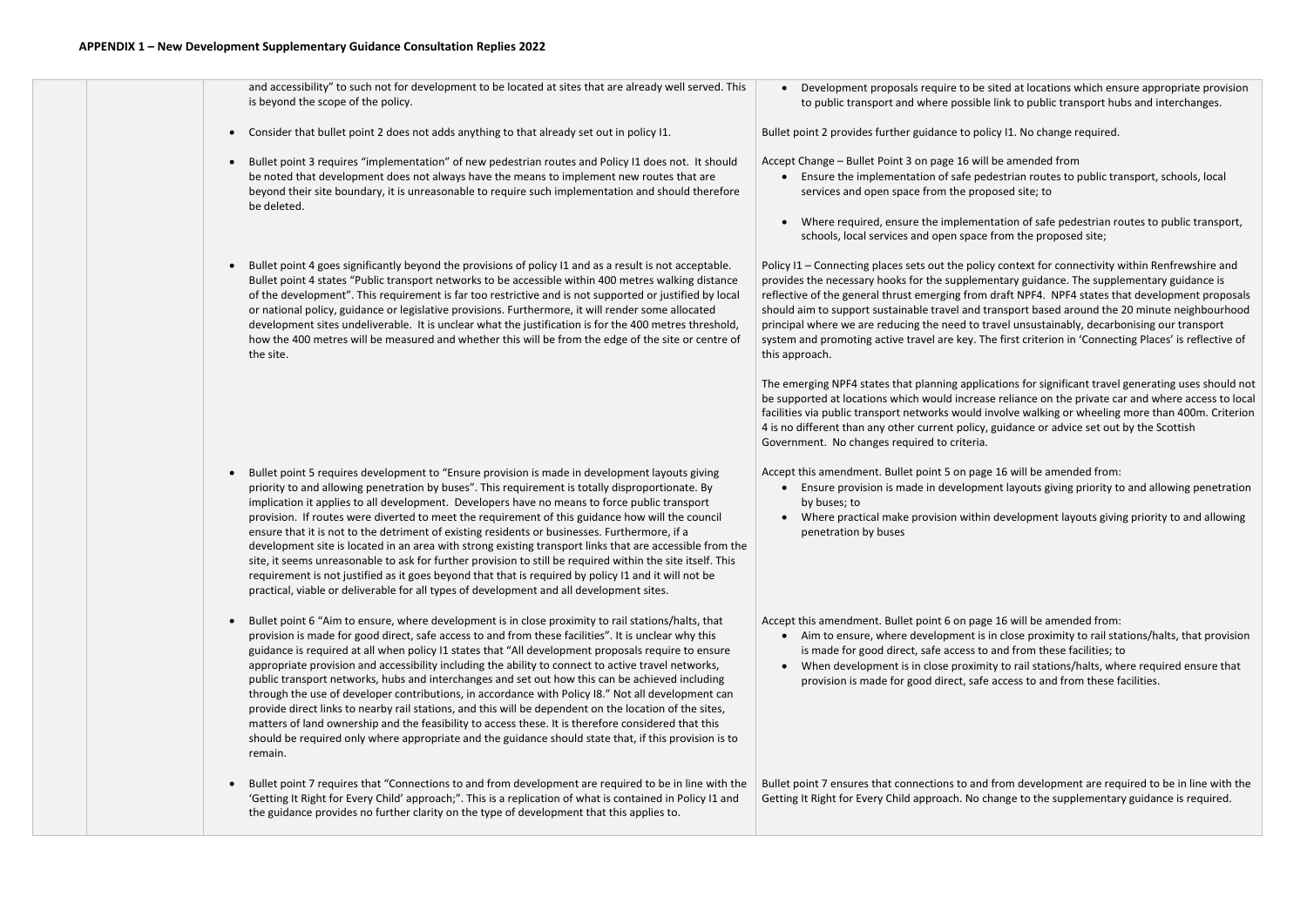### **APPENDIX 1 – New Development Supplementary Guidance Consultation Replies 2022**



Policy I4 – Renewable and Low Carbon Energy Developments provides the policy link from the local development plan for the requirement for electric vehicle charging stations to be an integral part of any new development or redevelopment proposal. The emerging NPF4 states that development proposals should demonstrate the provision of electric, hydrogen, and other low or zero-emission vehicle and cycle charging points that are provided in safe and convenient locations. The criteria in

• Development requires to provide electric vehicle charging stations as an integral part of new

• Development should demonstrate the provision of electric, hydrogen, and other low or zero-emission vehicle and cycle charging points as an integral part of new development or

Paragraph 3 of policy I1 Connecting Places provides the hook which further information is provided in bullet point 12 of the Connecting Places section. No change is required to the supplementary

Paragraph 1 of Policy ENV5 Air Quality provides the hook which further information is provided in bullet point 13 of the Connecting Places section as the matter of air quality is related to transport. Air quality assessments criteria is also outline in page 53 of the supplementary guidance. No change

Paragraph 6 of policy I1 Connecting Places states the overarching aim of a travel plan, the guidance provided in bullet point 14 provides additional detail and no change to the supplementary guidance

Bullet point 15 provides additional detail to policy 11 and I8 which are in line with the emerging NPF4. This also reflects the infrastructure first approach set out in the local development plan. No

Policy I3 – Flooding and Drainage sets the policy context for the more detailed flooding and drainage

Bullet points 1, 2 and 3 are key principles which strengthen the Council's approach to flooding and drainage and are important for sustainable flood risk and water management in line with current Scottish Government and SEPA policy and guidance. They provide further detail to Policy I3 Flooding

The site being satisfactorily drained is imperative to the implementation of successful sustainable urban drainage systems and is linked to Policy I3 Flooding and Drainage. No change is required to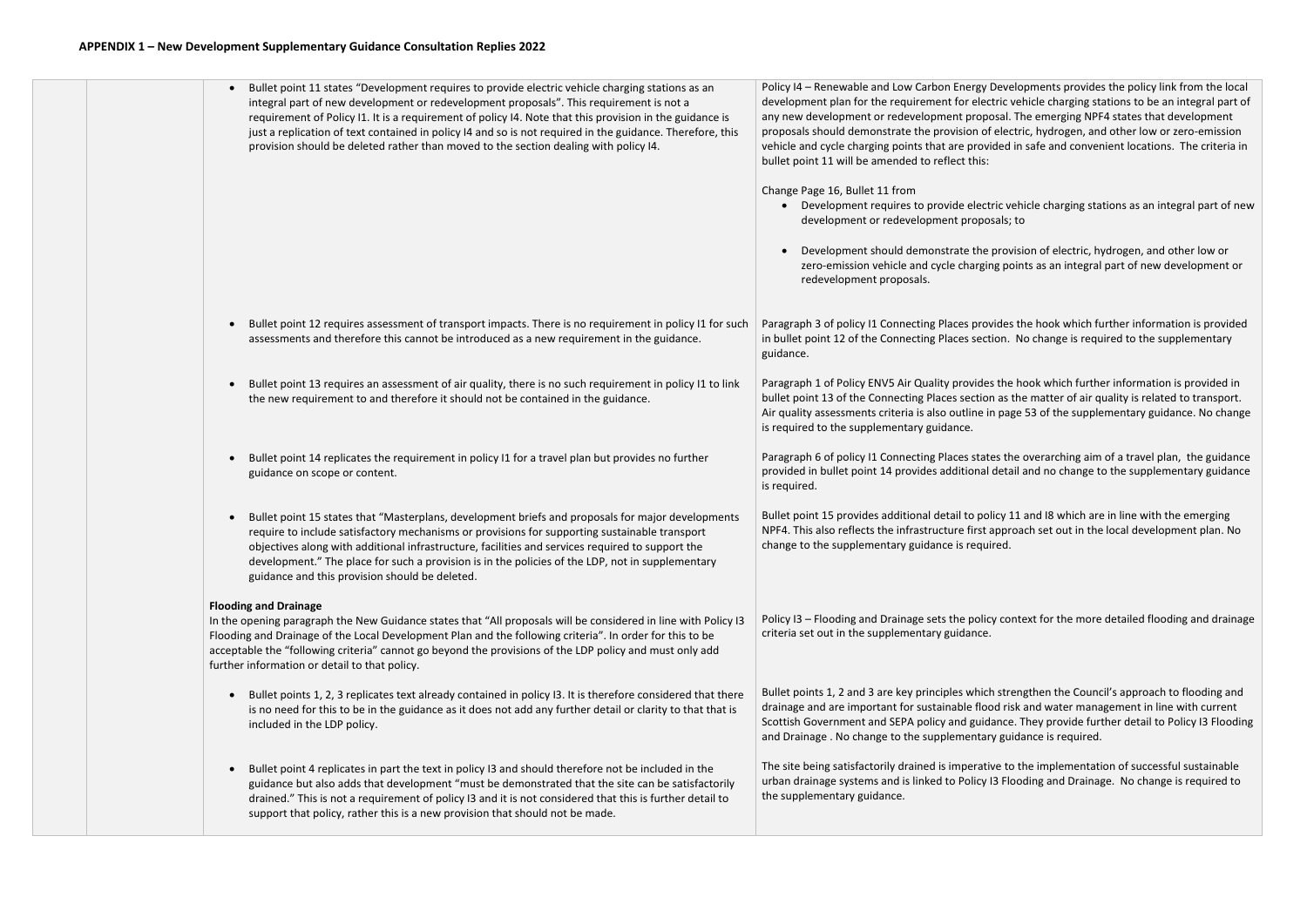|  | Bullet points 5 and 6 requires that "The capacity of the functional flood plain to store water must not<br>be reduced" and that "Development must not result in additional discharge of surface water" these<br>provisions are not clearly linked to the provisions of policy I3 as written. It is the view that these<br>provisions should have been policy requirements tested through the examination of the LDP not<br>introduced in supplementary guidance. These provisions should therefore be deleted from the<br>guidance.                                                                                                                                                                                                                                                                                                                                                                                                                                                                                  | Bullet points 5-12 and 14 of page 17 of the su<br>to the implementation of policy I3 and are in<br>Scottish Government policy. No change is req                                                                                                   |
|--|----------------------------------------------------------------------------------------------------------------------------------------------------------------------------------------------------------------------------------------------------------------------------------------------------------------------------------------------------------------------------------------------------------------------------------------------------------------------------------------------------------------------------------------------------------------------------------------------------------------------------------------------------------------------------------------------------------------------------------------------------------------------------------------------------------------------------------------------------------------------------------------------------------------------------------------------------------------------------------------------------------------------|---------------------------------------------------------------------------------------------------------------------------------------------------------------------------------------------------------------------------------------------------|
|  | Bullet point 7 adds no further detail to policy I3 that requires all development proposals to ensure<br>"that there will be no unacceptable flood risk associated with the development". This provision<br>should therefore be deleted from the guidance.                                                                                                                                                                                                                                                                                                                                                                                                                                                                                                                                                                                                                                                                                                                                                            |                                                                                                                                                                                                                                                   |
|  | For bullet point 8 to be legitimate it must be more clearly linked to the provisions of policy I3.                                                                                                                                                                                                                                                                                                                                                                                                                                                                                                                                                                                                                                                                                                                                                                                                                                                                                                                   |                                                                                                                                                                                                                                                   |
|  | Bullet point 9 is largely covered already by policy I3. The exception is the provision about "not<br>compromising the potential for future flood management proposals". This is a new provision and not<br>directly linked to the LDP policy and it seems unreasonable given that such proposals may not<br>necessarily be known at the time of application.                                                                                                                                                                                                                                                                                                                                                                                                                                                                                                                                                                                                                                                         |                                                                                                                                                                                                                                                   |
|  | Bullet point 10 is a new provision not linked to policy I3 and should have been included as a policy<br>provision tested through the LDP examination rather than being introduced in guidance afterwards.<br>This is not reasonable, and this provision should be deleted from the guidance.                                                                                                                                                                                                                                                                                                                                                                                                                                                                                                                                                                                                                                                                                                                         |                                                                                                                                                                                                                                                   |
|  | Bullet point 11 is covered in policy I3 so should be deleted from the guidance.                                                                                                                                                                                                                                                                                                                                                                                                                                                                                                                                                                                                                                                                                                                                                                                                                                                                                                                                      |                                                                                                                                                                                                                                                   |
|  | Bullet point 12 states that "Land raising will not be accepted unless" yet policy I3 states that<br>"Development which involves land raising will be considered in relation to the risk framework set out<br>in Scottish Planning Policy and SEPAs guideline with effective compensation for any loss of local flood<br>storage capacity secured on a like for like basis". This appears to be a change of policy emphasis<br>between the LDP and the guidance and that is unreasonable and should be deleted.                                                                                                                                                                                                                                                                                                                                                                                                                                                                                                       |                                                                                                                                                                                                                                                   |
|  | Bullet point 13 is a replication of text already contained in policy I3. It is therefore considered that<br>there is no need for this to be in the guidance.                                                                                                                                                                                                                                                                                                                                                                                                                                                                                                                                                                                                                                                                                                                                                                                                                                                         | Foul drainage is an important component of s<br>that the supplementary guidance outlines the<br>required.                                                                                                                                         |
|  | The New Guidance also states that "Where the risk of flooding is deemed unacceptable, the proposal<br>$\bullet$<br>will not be permitted." This is not a provision of policy I3 and it is not considered appropriate to<br>contain such a statement in the guidance when this is not contained in the LDP policy and should be<br>deleted.                                                                                                                                                                                                                                                                                                                                                                                                                                                                                                                                                                                                                                                                           | Policy I3 states that development must not ha<br>the risk of flooding as well as stating that<br>there is no unacceptable flood risk associated<br>demonstrate there is no risk of flooding, cons<br>guidance, then the outcome of this would ine |
|  | <b>Renewable and Low Carbon Energy Developments</b><br>The Guidance states that "An increase in the proportion of electricity produced from renewable sources and<br>the recovery of waste heat will be supported in principle where they are appropriate in terms of the location,<br>siting and design." It is considered that this is a statement of policy that should be in the LDP rather than in<br>supplementary guidance and should be deleted. The Guidance states that "All proposals will be considered<br>against Policy I4 Renewable and Low Carbon Energy Developments of the Local Development Plan having<br>regard to any individual or cumulative significant effects of the development proposal." This para requires all<br>proposals to ensure that the provisions of the bullet points are met. In order for this to be acceptable the<br>bullets listed in the guidance cannot go beyond the provisions of the LDP policy and must only add further<br>information or detail to that policy. | The supplementary guidance section on Rene<br>context and additional information for Policy<br>Government policy, guidance and advice.                                                                                                            |

applementary guidance all provide additional guidance line with SEPA's guidance, current and emerging quired to the supplementary guidance.

sustainable flood risk management, and it is essential e criteria. No change to the supplementary guidance is

ave an adverse impact on existing drainage, increase all development proposals require to demonstrate that t with development. Where a development cannot sidering all of the criteria in the supplementary evitably be that the proposal is unacceptable.

ewable and Low Carbon developments sets the policy  $\alpha$  I4 which is in line with current and emerging Scottish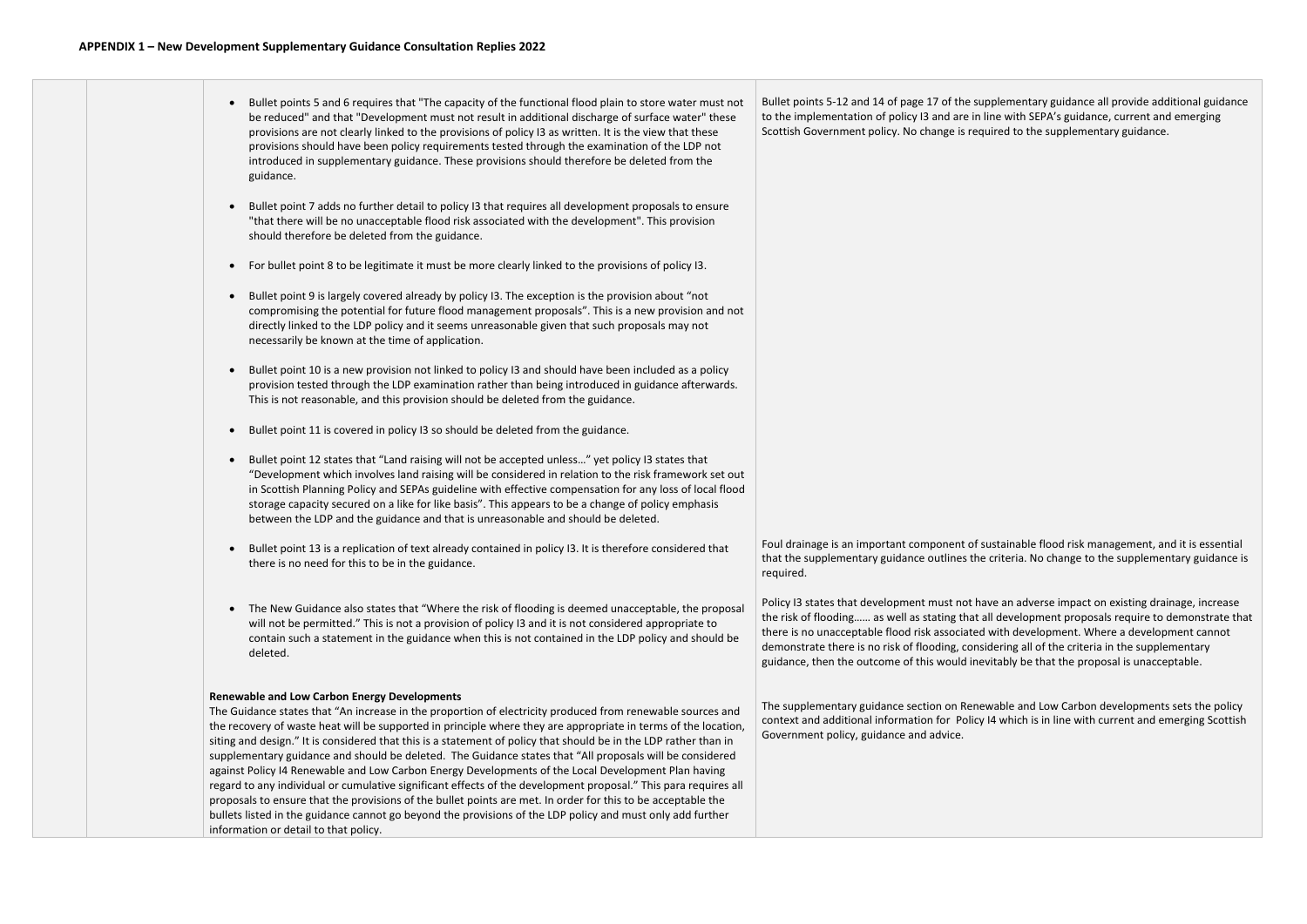• Bullet point 1 reiterates but adds no further detail to provisions in policy I4 therefore it does not need to be included in the guidance. • Bullet points 2, 4, 5 reflect the bullet points set out in policy I4. However, the bullets in the New Guidance use language such as "no unacceptable adverse", "no significant unacceptable impact", "no unacceptable impacts", "not lead to an unacceptable impact" and there is no clarity on what such impacts would be. The guidance therefore adds little to the provisions in policy I4. • Bullet point 3 does not reflect a provision in policy I4 and therefore should not be included. • Bullet point 6 is a repeat of the text in policy I4 therefore should not be included. • Bullet point 8 requires arrangements for restoration. This is not a requirement of policy I4 therefore should not be included. • Bullet point 10 states "Where technically feasible and financially viable, development with a high heat demand should seek to be co-located with and make use of heat supply sources". This is not a requirement of policy I4 therefore should not be included. • Bullet point 11 replicates the provisions already in policy I4 therefore should not be included. • Bullet point 12 states "Where suitable, the potential to connect new projects to off-grid areas are considered". This provision goes beyond that of policy I4 and there is no justification of further guidance provided. It is considered that this provision should be removed from the guidance. • Bullet point 13 requires "The scale of contribution from the development to renewable energy generation targets and the effect on greenhouse gas and carbon emissions is fully demonstrated." This is not a requirement of policy I4, It is considered that this provision should be removed from the guidance. • Policy I4 states that "Development should provide electric vehicle charging stations as an integral part of any new development or redevelopment proposal." It would have been useful for the Guidance to have provided more information and detail on what is expected in this respect and what scale and types of development this will apply to. It is considered that bullet point 1 provides additional criteria. No change to the supplementary guidance is required. Accept change. Bullet Points 2 and 5 will be amended so terminology is the same between bullets 2, 4 and 5. Page 18, Bullet point 2 change from • There will be no unacceptable adverse impact on the natural or historic environment or water environment within the area; to • There will be no significant unacceptable adverse impact on the natural or historic environment or water environment within the area. Page 18, Bullet point 5 change from • There will be no unacceptable impacts on the transport network including Glasgow Airport, additional traffic generation and/or road safety. Proposals must demonstrate that any additional impacts can be mitigated; to • There will be no significant unacceptable impacts on the transport network including Glasgow Airport, additional traffic generation and/or road safety. Proposals must demonstrate that any additional impacts can be mitigated. Bullet Points 3, 6, 8, 10, 11, 12, and 13 provide additional information on the implementation of Policy 14 regarding individual and cumulative effects of renewable and low carbon energy developments. No change is required to the supplementary guidance. Policy I4 – Renewable and Low Carbon Energy Developments provides the policy link from the local development plan for the requirement for electric vehicle charging stations to be an integral part of any new development or redevelopment proposal. The emerging NPF4 states that development proposals should demonstrate the provision of electric, hydrogen, and other low or zero-emission vehicle and cycle charging points that are provided in safe and convenient locations. The criteria in bullet point 11 will be amended to reflect this: Change Page 16, Bullet 11 from • Development requires to provide electric vehicle charging stations as an integral part of new development or redevelopment proposals; to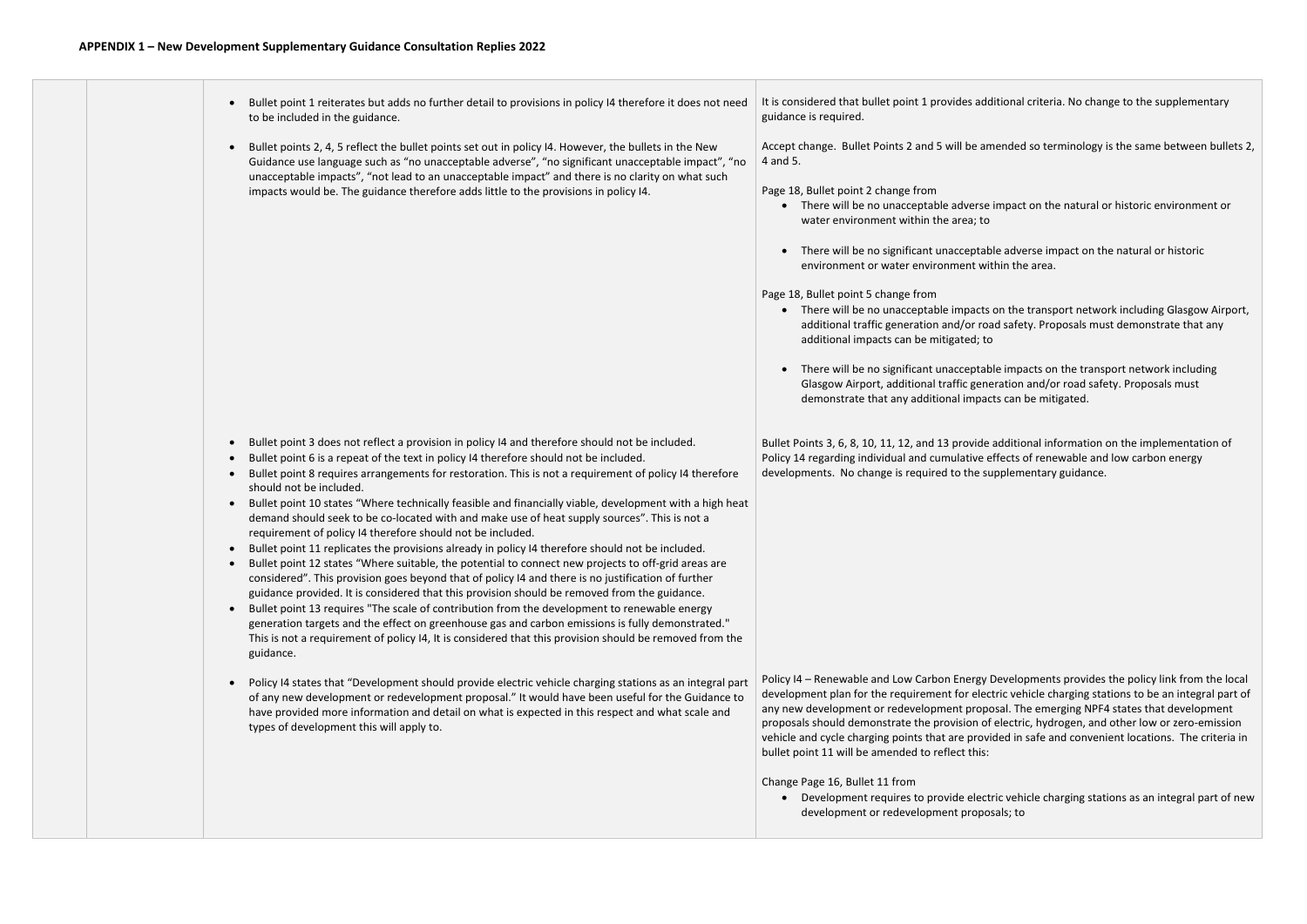#### **Affordable Housing**

The Guidance does provide additional detail and information in order to implement Policy P3 Housing Mix and Affordable Housing. The New Guidance includes a requirement to engage in early discussions with the planning authority to establish affordable housing requirement. This is supported. However, the Council needs to ensure that the affordable housing requirement is provided at the pre application stage to ensure that developers understand the extent of the affordable housing requirement and the type and level of contribution that will be expected. Also, it is important that this guidance is clear that, as per the policy, affordable housing requirements are "up to 25%" which of course sometimes means the requirement could be zero%. This should be explicitly referred to in the guidance. The Council need to ensure that they have a robust evidence base in place which clearly identifies the level of affordable housing that is required in each housing market sub area in order to inform developers at the earliest opportunity. This has not been the experience of developers bringing forward housing developments in Renfrewshire. For Policy P3 to be effective the Council need to establish what levels of affordable housing, up to 25%, is required for each development site and this needs to be evidenced and justified as a mitigation for the impact of private housing within that particular housing market sub area in Renfrewshire.

The Guidance sets out that it is the Council's preference that affordable housing should be provided first and foremost on site. The guidance accepts that affordable homes can be built by the developer and sold / let directly and provides no further guidance on the form or format of those homes. In the circumstance where the developer is building units for transfer to the Council or an RSL the guidance requires these units to comply with Scottish Government's grant funding criteria in terms of their design standards. In the circumstance where the developer is transferring land to the Council or an RSL the Guidance requires this to be serviced and free from constraints. These provisions are supported.

The  $1<sup>st</sup>$  paragraph on page 31 will be amended to ensure it reflects the requirements of Policy P3 of the LDP:

Provisions are made in the New Guidance to guide that process where it may be not possible to provide affordable housing on site and where off site provision may be acceptable. Have concerns about the reference to nil value in bullet point 5, it would be sufficient to say at an agreed value as to say nil value may raise expectations that this is reasonable in every case when it will not be. Whilst in principal it seems this is a reasonable approach, they have concerns about the practicality of what is set out and on balance feel this is not a preferred approach that could rarely be deployed. On this basis it is the view the most practical and realistic course of action if on-site provision is not possible would be the agreement of a commuted sum.

On Page 31, the  $1^{st}$  sentence of the  $5^{th}$  bullet under off site delivery to be amended to read: • 'Where the developer is not constructing the affordable housing the site should be transferred to the Council or a Registered Social Landlord at an agreed value.'

Whilst the Council will allow commuted sums to be paid in lieu of provision of affordable housing on site when off site provision is not possible. The Guidance requires that "Any proposal by a developer to address affordable housing through a commuted sum must be supported by a viability assessment which sets out why on site provision is not suitable." This is supported. What is not supported is the potential for the Council to unilaterally decide that on site provision should not be the preferred option and that rather they require a commuted sum. This is not reasonable or justifiable if on-site provision is possible or preferable.

It is accepted that in some instances a commuted sum will be a more suitable option, however, the Guidance states that this will be determined independently by the District Value. This can take a significant amount of time and will result in unnecessary delays to a decision being issued and a delay in housing sites coming forward in the short term. Suggest that if a District Valuer is to determine the sum, this should be dealt with at the pre-application stage when discussion takes place on the level and type of contribution required.

• Development should demonstrate the provision of electric, hydrogen, and other low or zero-emission vehicle and cycle charging points as an integral part of new development or

redevelopment proposals.

The Council are preparing a local housing need and demand assessment to help understand local needs and to strengthen the evidence base in support affordable housing policy. This will be available to support the LDP, Supplementary Guidance and the Local Housing Strategy for the provision of affordable housing in Renfrewshire.

'Early discussion (pre-application stage) with the planning authority will be required to establish affordable housing requirements and the most appropriate mix of affordable housing to be provided on all sites of 50 or more dwellings providing up to 25% of the total site capacity as affordable homes.'

As set out in local development plan Policy P3 Housing Mix and Affordable Housing and the Affordable Housing section of the supplementary guidance, early discussion at pre-application stage with the planning authority will be required to establish affordable housing requirements and the most appropriate mix of affordable housing to be provided on all sites of 50 or more dwellings. A hybrid approach may be considered appropriate during these discussions.

A range of options to deliver new affordable homes on site will be considered first before the consideration off-site delivery and a commuted sum.

The Supplementary Guidance clearly sets out the circumstance when off-site delivery and a commuted sum may be appropriate and the method for the delivery of affordable homes for each option. The option of a commuted sum for affordable homes is to deliver the requirements of Policy P3 providing up to 25 % of the site capacity.

The guidance on page 32 clearly sets out the role of the District Valuer or a chartered valuation surveyor in setting the value of the commuted sum. As set out in Page 31 of the guidance early discussion will be required with the planning authority to determine the affordable housing requirements. If developers engage at pre-application stage the number of affordable units required will be agreed early and will form the basis of setting the value of the commuted sum.

No further changes are required to the guidance on affordable housing to address these comments.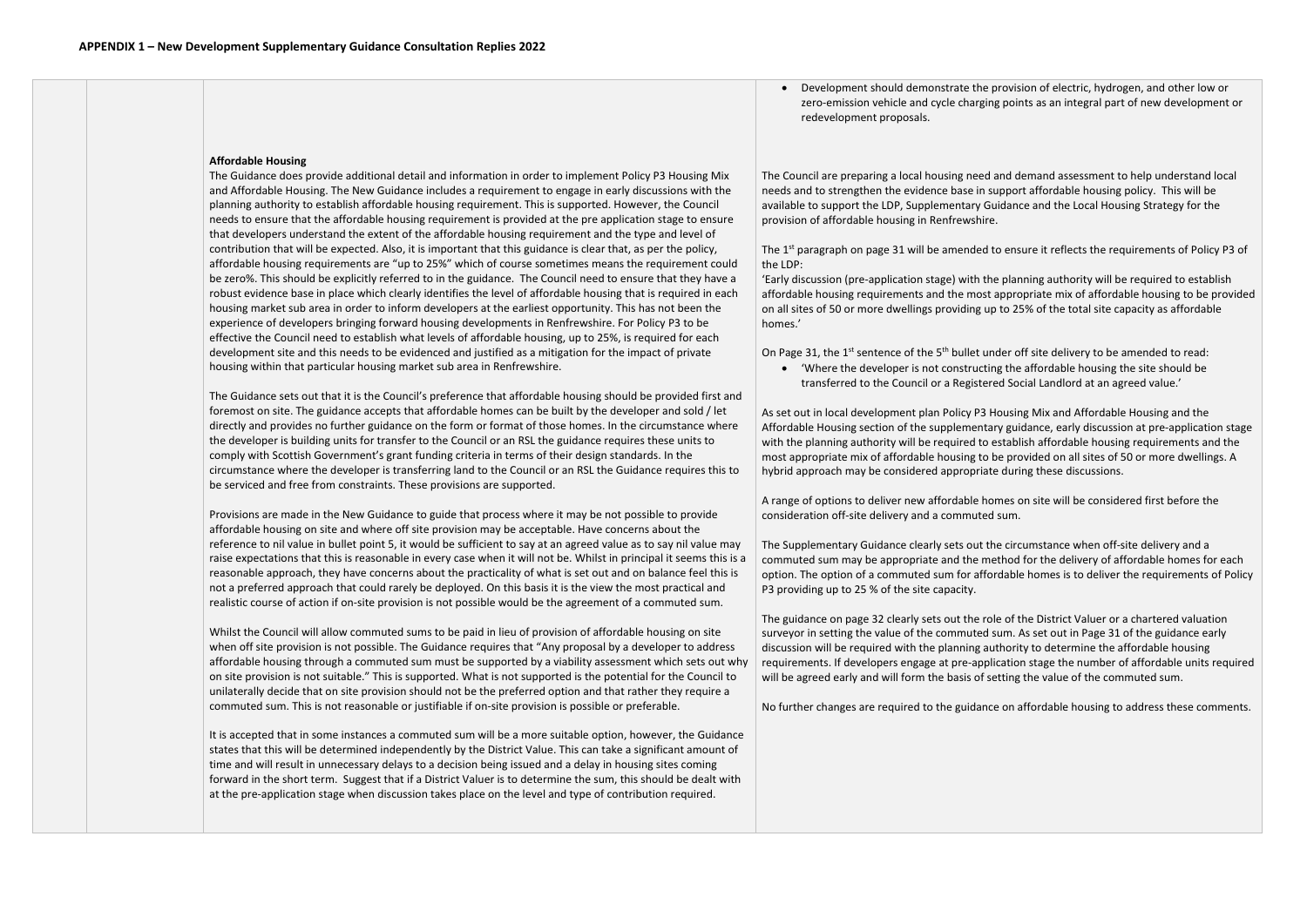|    |                           | Would like to see commitment to a standardised approach, the method of determining the commuted sum<br>should be transparent and this should be appended to the Guidance. The total number of affordable homes<br>that the commuted sum will be in lieu of will be up to 25% of the total number of proposed new homes on<br>the site only and this must be justified in terms of need in the local area / HSMA and would also request an<br>acknowledgment that in some circumstances part on-site and part commuted sum would be an option.<br>For the District Valuer to assess the commuted sum the Council first must identify the number and type of<br>housing units to be provided up to 25%. There should be an element of flexibility built in so that if at pre-<br>application stage a commuted sum would be more unaffordable than on site provision the developer would<br>still have the option to provide on-site. Object to the broad areas to which commuted sums paid could be put.<br>The commuted sum paid must mitigate the impact of the development of additional housing market homes in<br>the area. To use the monies otherwise would be unlawful. Monies should also be returned to the applicant if<br>not spent by a specific deadline.<br><b>Greenbelt Development Criteria</b> |                                                                                                                                                                                                                                                                                                                                                                                                                                                                                                                                                                                                               |
|----|---------------------------|----------------------------------------------------------------------------------------------------------------------------------------------------------------------------------------------------------------------------------------------------------------------------------------------------------------------------------------------------------------------------------------------------------------------------------------------------------------------------------------------------------------------------------------------------------------------------------------------------------------------------------------------------------------------------------------------------------------------------------------------------------------------------------------------------------------------------------------------------------------------------------------------------------------------------------------------------------------------------------------------------------------------------------------------------------------------------------------------------------------------------------------------------------------------------------------------------------------------------------------------------------------------------------------------------------------|---------------------------------------------------------------------------------------------------------------------------------------------------------------------------------------------------------------------------------------------------------------------------------------------------------------------------------------------------------------------------------------------------------------------------------------------------------------------------------------------------------------------------------------------------------------------------------------------------------------|
|    |                           | Object to 8 of the 12 bullets under the heading of Green Belt Development Criteria as they go substantially<br>beyond the provisions made in Clydeplan Policy 8, SPP and LDP policy ENV1.<br>Bullets 1-4 are concerned with loss of agricultural land, impacts on wild land, traffic and access and<br>$\bullet$<br>public water supply. These are not matters related to green belt objectives as set out in the SPP and<br>should be removed from the guidance.<br>Bullet points 5 and 6 are linked to the "protecting and providing access to open space" in the SPP<br>$\bullet$<br>therefore acceptable.<br>Bullet point 7 and 8 are linked to "protecting and enhancing the character, landscape setting and<br>$\bullet$<br>identity of the settlement" in the SPP and therefore acceptable.<br>Bullet points 8-12 of the New Guidance are concerned with landscape proposals including boundary<br>treatments, the adequacy of services, nature conservation and habitats and the structural soundness<br>of buildings for conversions. These are not matters related to green belt objectives as set out in the<br>SPP and should be removed from the guidance.                                                                                                                                       | Policy ENV1 Green Belt and the supplemental<br>criteria for where residential developments w<br>land shortfall which satisfies Policy ENV1 Gree<br>page 37 of the supplementary guidance relate<br>the guidance on page 38 relates to all residen<br>limited to circumstances where there is an ide<br>development guidance which is important to<br>development. Again in line with current and $\epsilon$<br>policy and guidance framework in both the lo<br>aims to increase the density of Renfrewshire's<br>urban expansion and using land around our to<br>requirement to identify urban edge sites. No |
|    |                           | <b>Biodiversity</b><br>Assume this section is link to LDP policy ENV2, although does provide more detail than is contained in policy<br>ENV2. The Guidance lacks clarity as to what is specifically required as part of a development and the<br>mitigation measures that would be required. It is also not clear how developments will be assessed against<br>requirements and therefore, it is difficult for developers to use this guidance to inform development<br>proposals. Clear guidance needs to be set out as to what is required, when, the extent of the requirement and<br>how this will be assessed as part of any application to allow developers to ensure this is maximised on site.                                                                                                                                                                                                                                                                                                                                                                                                                                                                                                                                                                                                         | The biodiversity section on page 40 links to Po<br>detailed criteria. This criteria is in line with th<br>development should only be supported if the<br>biodiversity, in proportion to the nature and s<br>supplementary guidance.<br>In line with the determination of any planning<br>measures will be dependent on the detailed i<br>proposal. The mitigatory measures are then u<br>requirements, it would not be appropriate to                                                                                                                                                                         |
| 12 | <b>Homes for Scotland</b> | The Guidance in places appears to go beyond merely supplementing policies within the LDP but looks to<br>introduce new and more onerous requirements for developments to meet. This is not an appropriate use of<br>Supplementary Guidance as the principles of policy have not been properly scrutinised or tested as part of the<br>LDP examination. Planning Circular 6/2013 (Development Planning) sets out that there has to be a sufficient<br>hook in the LDP policies to hang Supplementary Guidance.<br><b>Connecting Places</b><br>The public transport provision in the SG is too restrictive when compared with Policy I1 of the LDP. The LDP<br>promotes development opportunities in localities beside or close to existing public transport networks.                                                                                                                                                                                                                                                                                                                                                                                                                                                                                                                                           | Policy I1 - Connecting places sets out the poli<br>provides the necessary hooks for the supplem<br>reflective of the general thrust emerging from                                                                                                                                                                                                                                                                                                                                                                                                                                                             |

ry guidance criteria listed on page 38 set out clearly the vill be considered appropriate where there is a housing en Belt and Policy 8 of ClydePlan. The guidance on es to all development proposals in the greenbelt and tial proposals in the greenbelt. This guidance is not entified housing land shortfall and contains protect Renfrewshire's greenbelt from inappropriate emerging Scottish Government Policy, the current ocal development plan and the supplementary guidance 's existing settlements, promoting local living by limiting owns and villages wisely. There is currently no reprentify change to the supplementary guidance is required.

olicy ENV 2 Natural Environment providing more ne emerging NPF4 that states that proposals for local y include appropriate measures to enhance scale of development. No change is required to the

g application, the requirement or not of mitigatory information submitted alongside an development inique to the site, development and future  $\epsilon$  set out a list of universal mitigatory measures.

icy context for connectivity within Renfrewshire and nentary guidance. The supplementary guidance is m draft NPF4. NPF4 states that development proposals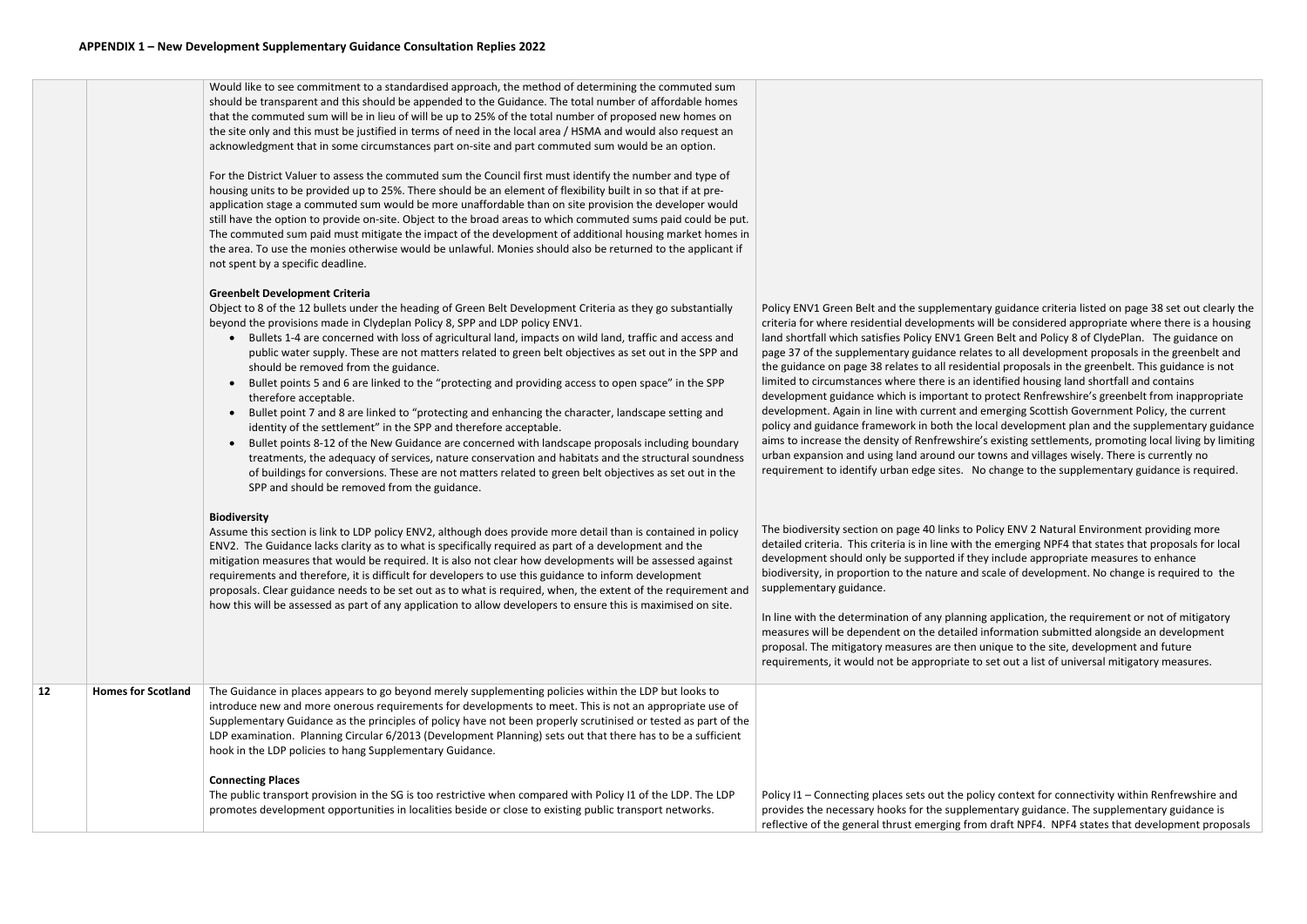Whereas the SG is unduly prohibitive of development in providing that "public transport networks should be accessible within 400 meters walking distances of the development." This distance will effectively constrain some allocated and otherwise deliverable sites. This overly prescriptive and restrictive standard needs to be deleted from the SG.

it is not practical for buses to access all housing developments and there is no guarantee that the service will

divert should this provision be made given that it may also undermine the service to existing

passengers. This bullet point is disproportionate and needs to allow greater flexibility depending on the size, layout, and location of the development. The practicality and viability of introducing such measures into a

development layout must also be given due consideration.

The SG requires that development should provide electric vehicle charging stations as an integral part of any

new development or redevelopment proposal. This requirement should only relate to non-residential developments, as residential developments will make their own provision. This is also likely to be a requirement in the Building Regulations Update so it seems unnecessary to duplicate the provision.

**Flooding** 

The SG requires development layouts to give priority to and allow penetration by buses. This is problematic as Accept this amendment. Bullet point 5 on page 16 will be amended from: • Ensure provision is made in development layouts giving priority to and allowing penetration

The guidance replicates part of the text in policy I3 but also adds that it "must be demonstrated that the site can be satisfactorily drained." This is not a requirement of policy I3 and it is not considered that this is further detail to support that policy, rather this is a new provision that should not be made. The guidance requires that "The capacity of the functional flood plain to store water must not be reduced" and that "Development must not result in additional discharge of surface water" these provisions are not clearly linked to the provisions of policy I3. These provisions should have been policy requirements tested through the examination of the LDP and should therefore be deleted from the guidance. In relation to existing flood protection mechanisms, it seems unreasonable to introduce the new wording "not compromising the potential for future flood management proposals", as that information may not be available at the time of a planning application. It is unreasonable to introduce the new requirement under bullet point 10 in relation to engineering works in the water environment and culverting of water courses. This policy was not included in the LDP and so has not been robustly tested through an examination. The bullet point that refers to land raising appears to make the policy provision much more onerous for developments than was published in policy I3 of the LDP. It is not acceptable for the guidance to change the emphasis of the LDP and therefore this clause should be deleted from the SG.

should aim to support sustainable travel and transport based around the 20 minute neighbourhood principal where we are reducing the need to travel unsustainably, decarbonising our transport system and promoting active travel are key

The emerging NPF4 states that planning applications for significant travel generating uses should not be supported at locations which would increase reliance on the private car and where access to local facilities via public transport networks would involve walking or wheeling more than 400m. Criterion 4 is no different to current policy, guidance or advice set out by the Scottish Government. No changes required to criteria.

• Where practical make provision within development layouts giving priority to and allowing

- by buses; to
- penetration by buses

Policy I4 – Renewable and Low Carbon Energy Developments provides the policy link from the local development plan for the requirement for electric vehicle charging stations to be an integral part of any new development or redevelopment proposal. The emerging NPF4 states that development proposals should demonstrate the provision of electric, hydrogen, and other low or zero-emission vehicle and cycle charging points that are provided in safe and convenient locations. The criteria in bullet point 11 will be amended to reflect this:

Change Page 16, Bullet 11 from

• Development requires to provide electric vehicle charging stations as an integral part of new

- development or redevelopment proposals; to
- redevelopment proposals.

• Development should demonstrate the provision of electric, hydrogen, and other low or zero-emission vehicle and cycle charging points as an integral part of new development or

Policy I3 – Flooding and Drainage sets the policy context for the more detailed flooding and drainage criteria set out in the supplementary guidance. The site being satisfactorily drained is imperative to the implementation of successful sustainable urban drainage systems and is linked to Policy I3 Flooding and Drainage. The supplementary guidance provides additional guidance to the implementation of policy I3 and are in line with SEPAs guidance, current and emerging Scottish Government policy. No change is required to the supplementary guidance.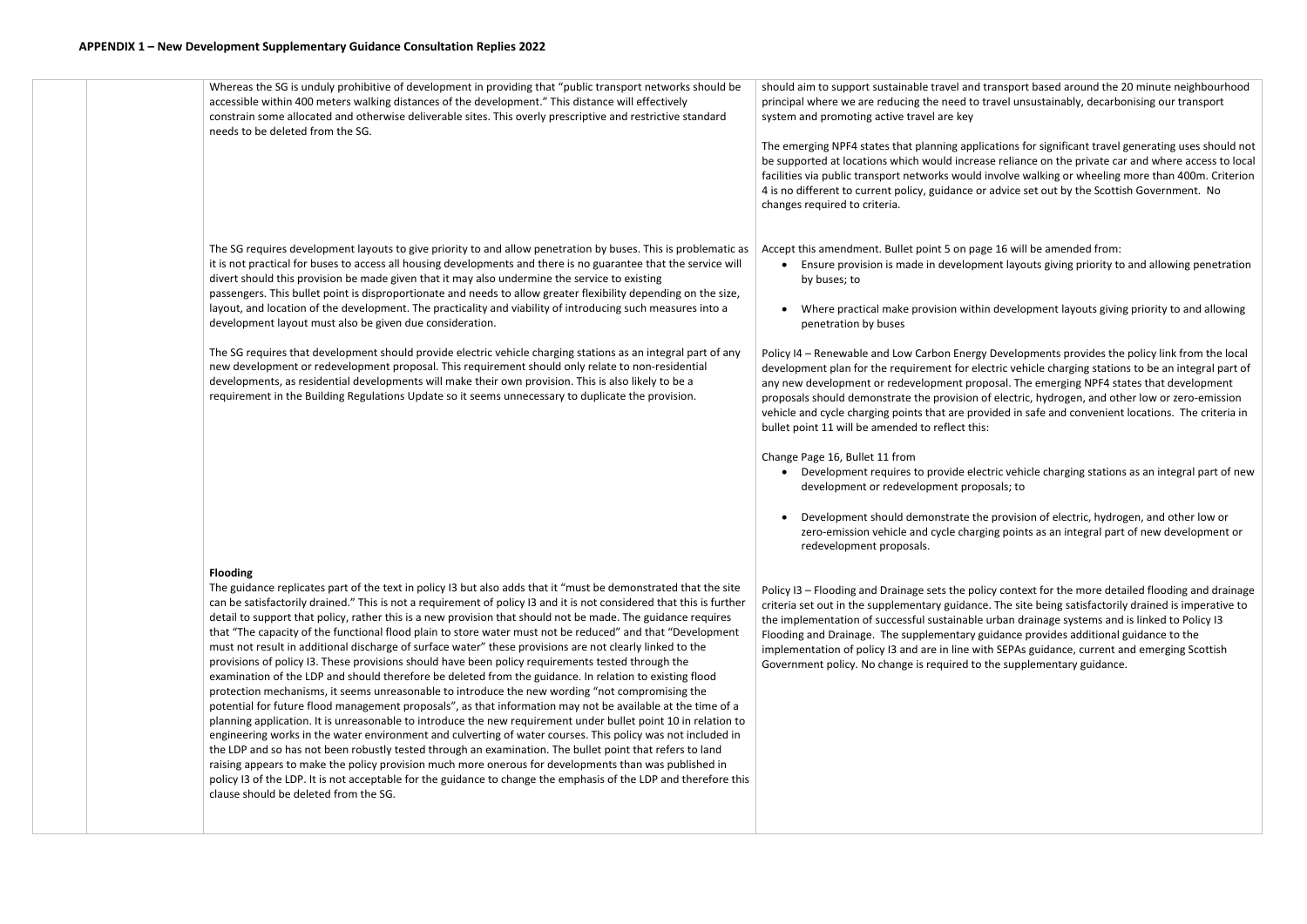| <b>Residential Use of Centres</b>                                                                                                                                                                                                                                                                                                                                                                                                                                                                                                                                                                                                                                                                                                                                                                                                                                                                                                                                                                                                                                                                                                                                                                                                                                                                                                                                                                                                                                                                                                                                                                                                                                                                                                                                                                                                                                                                                                                                                                                                                                                                                                                                                                                                                                                                                                                                                                                                                                                                                                                                                                                                         |                                                                                                                                                                                                                                                                                                                                                                                                                                                                                                                                                                                                                                                                                                                                                                                                                                                                                                                                                                                                                                                                                                                                                                                                                                                                                                                                                                                                                                                                                                                                                                                                                                                                                                                                                                  |
|-------------------------------------------------------------------------------------------------------------------------------------------------------------------------------------------------------------------------------------------------------------------------------------------------------------------------------------------------------------------------------------------------------------------------------------------------------------------------------------------------------------------------------------------------------------------------------------------------------------------------------------------------------------------------------------------------------------------------------------------------------------------------------------------------------------------------------------------------------------------------------------------------------------------------------------------------------------------------------------------------------------------------------------------------------------------------------------------------------------------------------------------------------------------------------------------------------------------------------------------------------------------------------------------------------------------------------------------------------------------------------------------------------------------------------------------------------------------------------------------------------------------------------------------------------------------------------------------------------------------------------------------------------------------------------------------------------------------------------------------------------------------------------------------------------------------------------------------------------------------------------------------------------------------------------------------------------------------------------------------------------------------------------------------------------------------------------------------------------------------------------------------------------------------------------------------------------------------------------------------------------------------------------------------------------------------------------------------------------------------------------------------------------------------------------------------------------------------------------------------------------------------------------------------------------------------------------------------------------------------------------------------|------------------------------------------------------------------------------------------------------------------------------------------------------------------------------------------------------------------------------------------------------------------------------------------------------------------------------------------------------------------------------------------------------------------------------------------------------------------------------------------------------------------------------------------------------------------------------------------------------------------------------------------------------------------------------------------------------------------------------------------------------------------------------------------------------------------------------------------------------------------------------------------------------------------------------------------------------------------------------------------------------------------------------------------------------------------------------------------------------------------------------------------------------------------------------------------------------------------------------------------------------------------------------------------------------------------------------------------------------------------------------------------------------------------------------------------------------------------------------------------------------------------------------------------------------------------------------------------------------------------------------------------------------------------------------------------------------------------------------------------------------------------|
| The test for the re-development of Institutional Premises is far too onerous. If buildings are not listed and not<br>within a Conservation Area then there is no need for applicants need to go through a test of conversion<br>before re-development can be considered.                                                                                                                                                                                                                                                                                                                                                                                                                                                                                                                                                                                                                                                                                                                                                                                                                                                                                                                                                                                                                                                                                                                                                                                                                                                                                                                                                                                                                                                                                                                                                                                                                                                                                                                                                                                                                                                                                                                                                                                                                                                                                                                                                                                                                                                                                                                                                                  | The approach set out in the supplementary guida<br>along with encouraging the application of the cor<br>sustainable hubs and the range and choice in the<br>No change to the supplementary guidance is requ                                                                                                                                                                                                                                                                                                                                                                                                                                                                                                                                                                                                                                                                                                                                                                                                                                                                                                                                                                                                                                                                                                                                                                                                                                                                                                                                                                                                                                                                                                                                                      |
| <b>Affordable Housing</b><br>Early discussion (pre-application stage) with the planning authority on affordable housing requirements is<br>supported. It is imperative that at pre-application stage the applicant is provided with the affordable housing<br>requirement in terms of mix and level. The guidance should be explicit that, as per the policy, affordable<br>housing requirements are up to 25% which can mean the requirement in some instances could<br>be zero.<br>The council needs to have a robust evidence base in place that clearly identifies the level of affordable<br>housing that is required in each housing market sub area. Homes for Scotland members have not experienced<br>this when bringing forward previous applications for housing developments.<br>In reference to bullet point 5 it is unreasonable for land to be transferred at "nil value". An appropriate<br>alternative would be to say at an "agreed value" as nil value will not always be appropriate or practical. It is<br>stated that the site must be transferred to an RSL or the Council prior to the delivery of any units on the<br>primary site. It then states that the land must be accessible, serviced and readily developable. It will be for the<br>Council or an RSL to determine its acceptability. These provisions create too many uncertainties for the<br>developer of the primary site and all aspects of delivery may not be within their control. It is not clear what<br>"readily developable" means as this may not be in control of the applicant.<br>The provision of a commuted sum in lieu of affordable housing provision in exceptional circumstances is<br>supported. If on site provision is possible then a commuted sum should not be required or requested by the<br>council.<br>There needs to be early visibility on the scale of any commuted sum. If the District Valuer is to be relied on for<br>the determination of a commuted sum it should be dealt with at pre-application stage to avoid delay later in<br>the process. The method of determining the commuted sum should be transparent and be appended<br>to the Supplementary Guidance. The affordable housing provision should contain flexibility to allow for a<br>hybrid approach in certain cases with a mix of units on-site combined with an element of commuted sum.<br>There should be a reference in the SG to comply with PAN 2/2010. There must be a clear remit for where the<br>commuted sum is to be paid and this should relate to the implications of the new development and the<br>mitigation of those impacts. | The Council are preparing a local Housing Needs<br>needs and to strengthen the evidence base in suj<br>available to support the LDP, Supplementary Gui<br>provision of affordable housing in Renfrewshire.<br>The 1 <sup>st</sup> paragraph on page 31 will be amended to<br>the LDP:<br>'Early discussion (pre-application stage) with the<br>affordable housing requirements and the most a<br>on all sites of 50 or more dwellings providing up t<br>homes.'<br>On Page 31, the 5 <sup>th</sup> bullet under off site delivery to<br>• 'Where the developer is not constructing<br>transferred to the Council or a Registered<br>be transferred to the Registered Social La<br>units on the primary site. Only that portion<br>contribution need be transferred. The tra<br>constraints. It will be for the Council or a<br>acceptability'<br>As set out in LDP Policy P3 Housing Mix and Affor<br>of the Supplementary Guidance early discussion<br>will be required to establish affordable housing r<br>affordable housing to be provided on all sites of !<br>considered appropriate during these discussions.<br>A range of options to deliver new affordable hom<br>consideration off-site delivery and a commuted s<br>The Supplementary Guidance clearly sets out the<br>commuted sum may be appropriate and the met<br>option. The option of a commuted sum for afford<br>P3 providing up to 25 % of the site capacity.<br>The guidance on page 32 clearly sets out the role<br>surveyor in setting the value of the commuted su<br>discussion will be required with the planning aut<br>requirements. If developers engage at pre-applic<br>will be agreed early and will form the basis of set<br>No further changes to the guidance on affordable |

idance is to ensure good placemaking in our centres concept of 20 minute neighbourhoods. Centres are these centres is important to strength the resilience. equired.

ds and Demand Assessment to help understand local support affordable housing policy. This will be Guidance and the Local Housing Strategy for the

to ensure it reflects the requirements of Policy P3 of

he planning authority will be required to establish t appropriate mix of affordable housing to be provided up to 25% of the total site capacity as affordable

ry to be amended to read:

ing the affordable housing the site should be red Social Landlord at an agreed value. The site must I Landlord or the Council prior to the delivery of any rtion of the site necessary to effectively deliver the  $c$  transferred land must be deliverable and free from r an Registered Social Landlord to determine its

ffordable Housing and the Affordable Housing section on at pre-application stage with the planning authority g requirements and the most appropriate mix of of 50 or more dwellings. A hybrid approach may be

omes on site will be considered first before the d sum.

the circumstance when off-site delivery and a nethod for the delivery of affordable homes for each ordable homes is to deliver the requirements of Policy

ole of the District Valuer or a chartered valuation I sum. As set out in Page 31 of the guidance early authority to determine the affordable housing blication stage the number of affordable units required setting the value of the commuted sum.

able housing are required.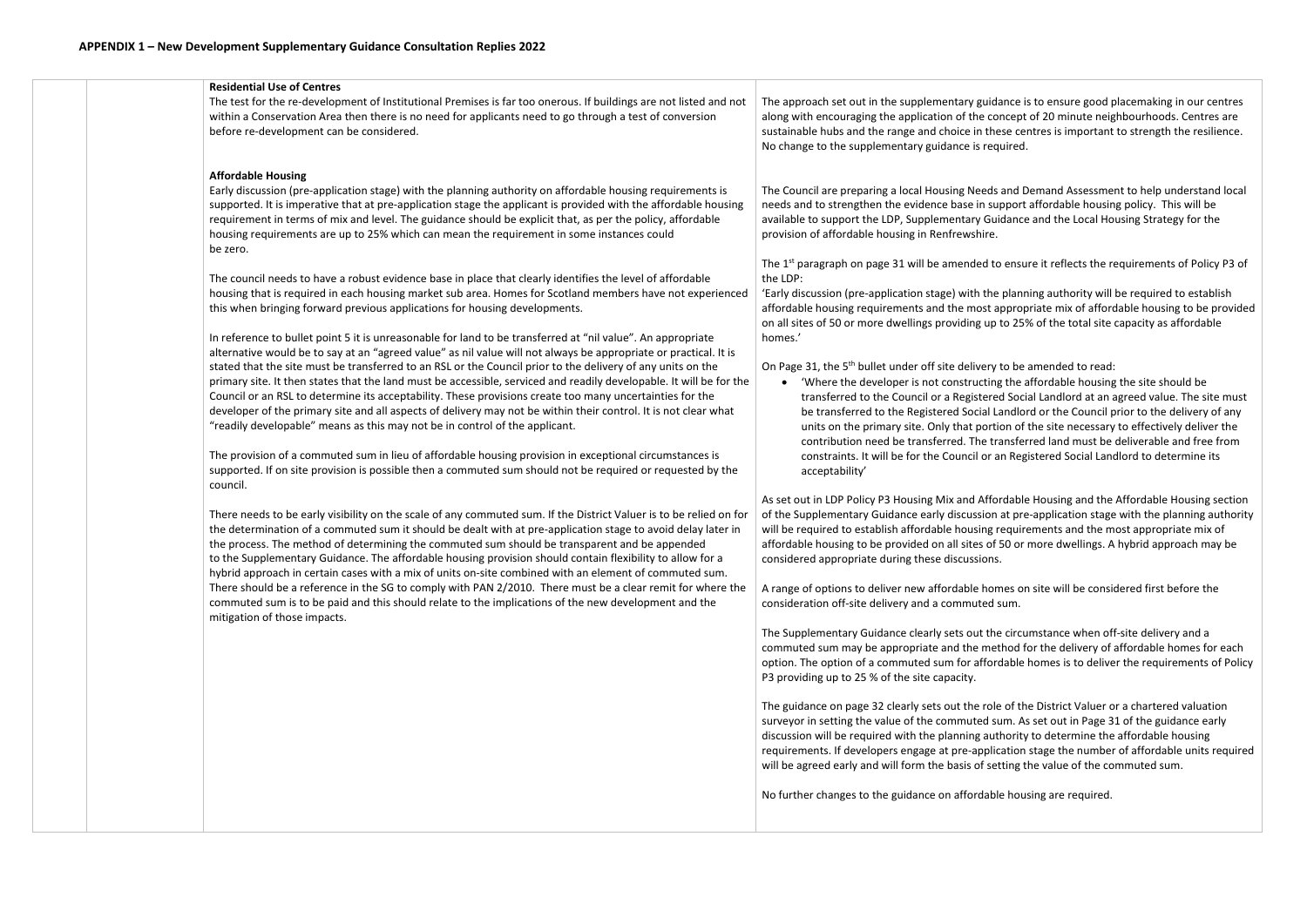|    |                                                                          | Housing in the Green Belt<br>The Supplementary Guidance relating to housing in the greenbelt is more onerous than the Renfrewshire<br>Local Development Plan. Specifically, in a shortfall in housing land supply, there should be alignment with the<br>LDP, and the release policy contained in Policy 8 of Clydeplan. However, the SG is too restrictive by way of<br>establishing more criteria for development within the Green Belt. The cumulative impact is the efficacy of the<br>release policy is reduced. The SG should be supplementing the LDP as opposed to fundamentally rewriting<br>policy. Homes for Scotland object to the Green Belt section contained within the SG. This will be particularly<br>onerous to the delivery of homes in Renfrewshire given the shortage of brownfield sites.                                                                                                                                                                                                        | Policy ENV1 Green Belt and the supplementary<br>criteria for where residential developments wil<br>land shortfall which satisfies Policy ENV1 Green<br>page 37 of the supplementary guidance relates<br>the guidance on page 38 relates to all residenti<br>limited to circumstances where there is an iden<br>development guidance which is important to pi<br>development. Again in line with current and en<br>policy and guidance framework in both the loca<br>aims to increase the density of Renfrewshire's<br>urban expansion and using land around our tov<br>requirement to identify urban edge sites. No c |
|----|--------------------------------------------------------------------------|-------------------------------------------------------------------------------------------------------------------------------------------------------------------------------------------------------------------------------------------------------------------------------------------------------------------------------------------------------------------------------------------------------------------------------------------------------------------------------------------------------------------------------------------------------------------------------------------------------------------------------------------------------------------------------------------------------------------------------------------------------------------------------------------------------------------------------------------------------------------------------------------------------------------------------------------------------------------------------------------------------------------------|-----------------------------------------------------------------------------------------------------------------------------------------------------------------------------------------------------------------------------------------------------------------------------------------------------------------------------------------------------------------------------------------------------------------------------------------------------------------------------------------------------------------------------------------------------------------------------------------------------------------------|
|    |                                                                          | <b>Biodiversity</b><br>The Guidance lacks clarity around the extent to which mitigatory or offsetting measures should be<br>implemented, there is no specific metric to be used and it is unclear how local authority planners will assess<br>applications. The Guidance should be looking to support the LDP and not rewrite the policy.                                                                                                                                                                                                                                                                                                                                                                                                                                                                                                                                                                                                                                                                               | The biodiversity section on page 40 links to Poli<br>detailed criteria. This criteria is in line with the<br>development should only be supported if they<br>biodiversity, in proportion to the nature and sca<br>supplementary guidance.                                                                                                                                                                                                                                                                                                                                                                             |
|    |                                                                          | <b>Noise</b><br>The measures provided will be harder to mitigate against given the associated noise around brownfield sites.<br>This will be particularly problematic given the predominant use of these sites moving forward and previous<br>requirements by Environmental Health to consider noise in some scenarios with windows open. This provision<br>should be compliant with PAN 1/2011.                                                                                                                                                                                                                                                                                                                                                                                                                                                                                                                                                                                                                        | In line with the determination of any planning a<br>measures will be dependent on the detailed inf<br>proposal. The mitigatory measures are then un<br>requirements, it would not be appropriate to se<br>Page 53 of the Local Development Plan sets out<br>Page 46 Noise provides further information. An<br>paragraph that states:<br>The production of a noise assessment v<br>1/2011: planning and noise.                                                                                                                                                                                                         |
| 13 | <b>Scottish Water</b>                                                    | Scottish Water is committed to working with Renfrewshire council to help deliver new development within<br>the area and have already been working closely together in the City Deal projects which have featured in the<br>guidance and will continue to provide help and support in ensuring their delivery. Scottish Water would ask<br>then when the developments for the other sites are known, then contact should be made in the first instance<br>to fully understand the water and waste water demands on the system and to<br>highlight any areas where further studies and mitigation may be required.                                                                                                                                                                                                                                                                                                                                                                                                        | Noted                                                                                                                                                                                                                                                                                                                                                                                                                                                                                                                                                                                                                 |
| 14 | <b>Scottish</b><br>Government,<br>including Transport<br><b>Scotland</b> | <b>Transport Assessment</b><br>Page 49 - A transport assessment requires to be carried out to quantify the traffic and transport implications<br>arising from intensification of use, change of use or new developments that require planning permission.<br>It can also help prioritise measures which reduce the need to travel, promoting more sustainable patterns of<br>development, reducing car use and encouraging walking, cycling and use of public transport.<br>An early indication of the scale of any potential transport impact arising from a proposed development will<br>influence the level and type of assessment required. The scope of the assessment should be discussed early in<br>the process with the Council and where required Transport Scotland. A Transport Assessment must consider:<br>Existing infrastructure and characteristics of the site and its surroundings;<br>Baseline transport data;<br>Travel characteristics including pedestrian and cyclist information;<br>$\bullet$ | Accept proposed changes, the bullet points on<br>Existing infrastructure and characteristi<br>٠<br>Baseline transport data;<br>Travel characteristics including pedestr<br>$\bullet$<br>Existing public transport provision;<br>The road network surrounding the site;<br>Impacts from any committed developm<br>$\bullet$<br>Description of the proposed developme<br>٠<br>Estimates of person and vehicle trip ge<br>$\bullet$<br>Proposed access arrangements for wall<br>$\bullet$<br>Proposed transport improvements or p<br>$\bullet$                                                                           |

ry guidance criteria listed on page 38 set out clearly the vill be considered appropriate where there is a housing en Belt and Policy 8 of ClydePlan. The guidance on es to all development proposals in the greenbelt and ntial proposals in the greenbelt. This guidance is not entified housing land shortfall and contains protect Renfrewshire's greenbelt from inappropriate emerging Scottish Government Policy, the current ocal development plan and the supplementary guidance s existing settlements, promoting local living by limiting owns and villages wisely. There is currently no change to the supplementary guidance is required.

olicy ENV 2 Natural Environment providing more e emerging NPF4 that states that proposals for local y include appropriate measures to enhance scale of development. No change is required to the

g application, the requirement or not of mitigatory nformation submitted alongside an development inique to the site, development and future  $\alpha$  set out a list of universal mitigatory measures. out the structure and content of a Noise Assessment. An additional sentence will be added to the 3 $^{\text{rd}}$ 

will be complainant with Planning Advice Note

In page 49 will be amended to reflect this list: stics of the site and its surroundings;

trian and cyclist information;

oments;

ment, including parking provision

eneration for the proposed development;

alking, cycling, public transport and vehicles;

potential transport interventions;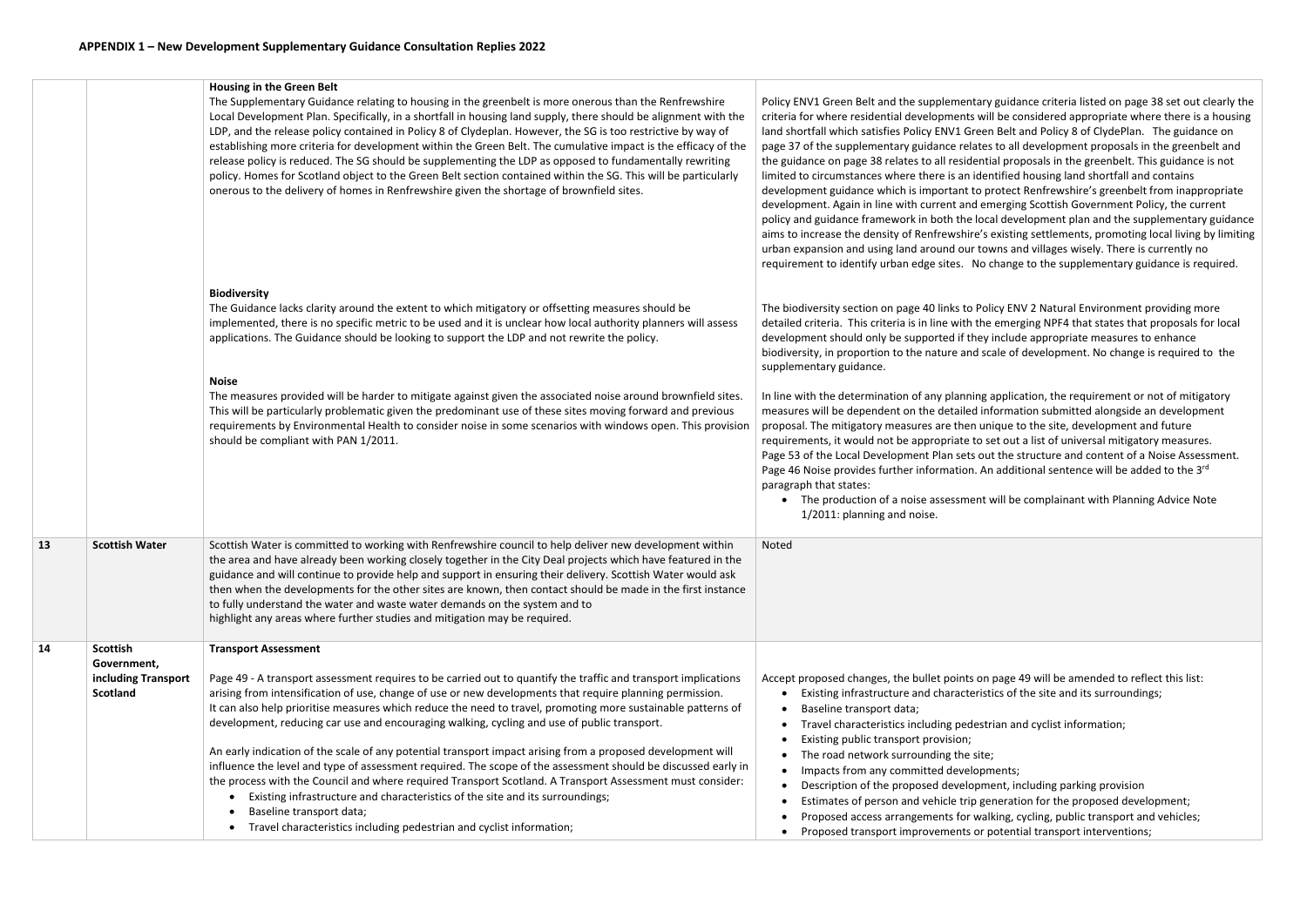| Existing public transport provision;<br>The road network surrounding the site;<br>Impacts from any committed developments;<br>Description of the proposed development, including parking provision<br>Estimates of person and vehicle trip generation for the proposed development;<br>Proposed access arrangements for walking, cycling, public transport and vehicles;<br>Proposed transport improvements or potential transport interventions;<br>How the location, layout and design of the development will influence the choice of travel mode,<br>potentially through preparation of a Travel Plan;<br>The transport implications of freight or service operations;<br>$\bullet$<br>Likely content of any planning obligation (Section 75 Agreement); and<br>Road safety, and the need for a road safety audit.<br><b>Parking</b><br>Page 16 - Reference to vehicle parking on p16 states that 'The provision of parking for vehicles is made in<br>accordance with national standards' and p15 states that in respect of hot food takeaways, 'suitable parking | How the location, layout and design of t<br>mode, potentially through preparation o<br>The transport implications of freight or s<br>Likely content of any planning obligatior<br>Road safety, and the need for a road saf<br><b>Accept Change</b><br>Bullet point 6 on page 15 will be amended from:                                                                                                                                                                                      |
|------------------------------------------------------------------------------------------------------------------------------------------------------------------------------------------------------------------------------------------------------------------------------------------------------------------------------------------------------------------------------------------------------------------------------------------------------------------------------------------------------------------------------------------------------------------------------------------------------------------------------------------------------------------------------------------------------------------------------------------------------------------------------------------------------------------------------------------------------------------------------------------------------------------------------------------------------------------------------------------------------------------------------------------------------------------------|--------------------------------------------------------------------------------------------------------------------------------------------------------------------------------------------------------------------------------------------------------------------------------------------------------------------------------------------------------------------------------------------------------------------------------------------------------------------------------------------|
| and servicing arrangements must be provided to serve the proposed use.' Consider that these references<br>could be amended to better reflect emerging policy in draft NPF4 which does not include national standards<br>and encourages low levels of parking in suitable locations. The provision of parking should be considered<br>locally, in line with national guidance. With regards to hot food takeaway, there may be locations where<br>parking is not required, requiring suitable access, especially by sustainable modes, in more in line with the<br>direction of travel of national policy.                                                                                                                                                                                                                                                                                                                                                                                                                                                              | Suitable parking and servicing arrangem<br>to<br>Where required, suitable parking and se<br>proposed use.<br>Bullet point 9 on page 16 will be amended from:<br>The provision of parking for vehicles, inc<br>$\bullet$<br>motorcycles, is made in accordance with<br>Development proposals should consider<br>parking, and where appropriate motord<br>consideration given to the type, mix and<br>surrounding uses and the accessibility of<br>considering parking provision for other v |
| Freight<br>Page 6 - Refers to Burnbrae, Linwood and the potential to develop an Intermodal terminal providing<br>sustainable road/rail freight transfers, with opportunities to remove goods vehicles from the road network.<br>Consideration could also be given to how other important freight sites e.g. Hillington / Renfrew could be<br>made more sustainable and support the decarbonisation of freight.                                                                                                                                                                                                                                                                                                                                                                                                                                                                                                                                                                                                                                                         | Accept Change Page 6 Hillington/ Renfrew North<br>paragraph:<br>Opportunity to consider more sustainable mode                                                                                                                                                                                                                                                                                                                                                                              |
| <b>Airports</b><br>Page 7 - States that there is an 'Opportunity to enhance access to Glasgow Airport' Further, there is support<br>for uses such as car parking and storage and distribution. This should say access by sustainable modes in<br>order to better reflect transport policy ambitions in NPF4 and NTS2. Also suggest compatible uses also include<br>transport links by sustainable modes.                                                                                                                                                                                                                                                                                                                                                                                                                                                                                                                                                                                                                                                               | Accept Change Page 7 Area to the north of Paisle<br>Sentence will be amended from:<br>Opportunity to enhance access to Glasgo<br>Innovation District Scotland; to                                                                                                                                                                                                                                                                                                                          |
|                                                                                                                                                                                                                                                                                                                                                                                                                                                                                                                                                                                                                                                                                                                                                                                                                                                                                                                                                                                                                                                                        | Opportunity to enhance access to Glasgo<br>Innovation District Scotland through sus                                                                                                                                                                                                                                                                                                                                                                                                        |

# **Vacant and Derelict Land**

Whilst there is evidence that the draft supplementary guidance references a requirement to consider the reuse or re-development of brownfield land before new development takes place on greenfield sites we suggest a stronger position could be adopted given the strengthened policy position on vacant and derelict land and buildings in the current draft NPF4.

of the development will influence the choice of travel on of a Travel Plan; or service operations; ation (Section 75 Agreement); and I safety audit

gements must be provided to serve the proposed use;

d servicing arrangements must be provided to serve the

, including disabled parking and parking for cycles and with national standards; to

ider the need to supply safe and convenient cycle torcycles, visitor parking and disabled parking with and use of development, car ownership levels, the ty of the development by sustainable modes when ner vehicles.

lorth – Challenges / Opportunities add new line after 2<sup>nd</sup>

odes of transport and the decarbonisation of freight.

aisley Town Centre – Challenges/ Opportunities.

asgow Airport and the Advanced Manufacturing and

lasgow Airport and the Advanced Manufacturing and sustainable modes of travel and transport.

The overarching nature of this is reflected in the implementation of the spatial strategy as well as the policies and proposals of the local development plan as well as throughout the guidance and advice of the supplementary guidance . No change to the supplementary guidance.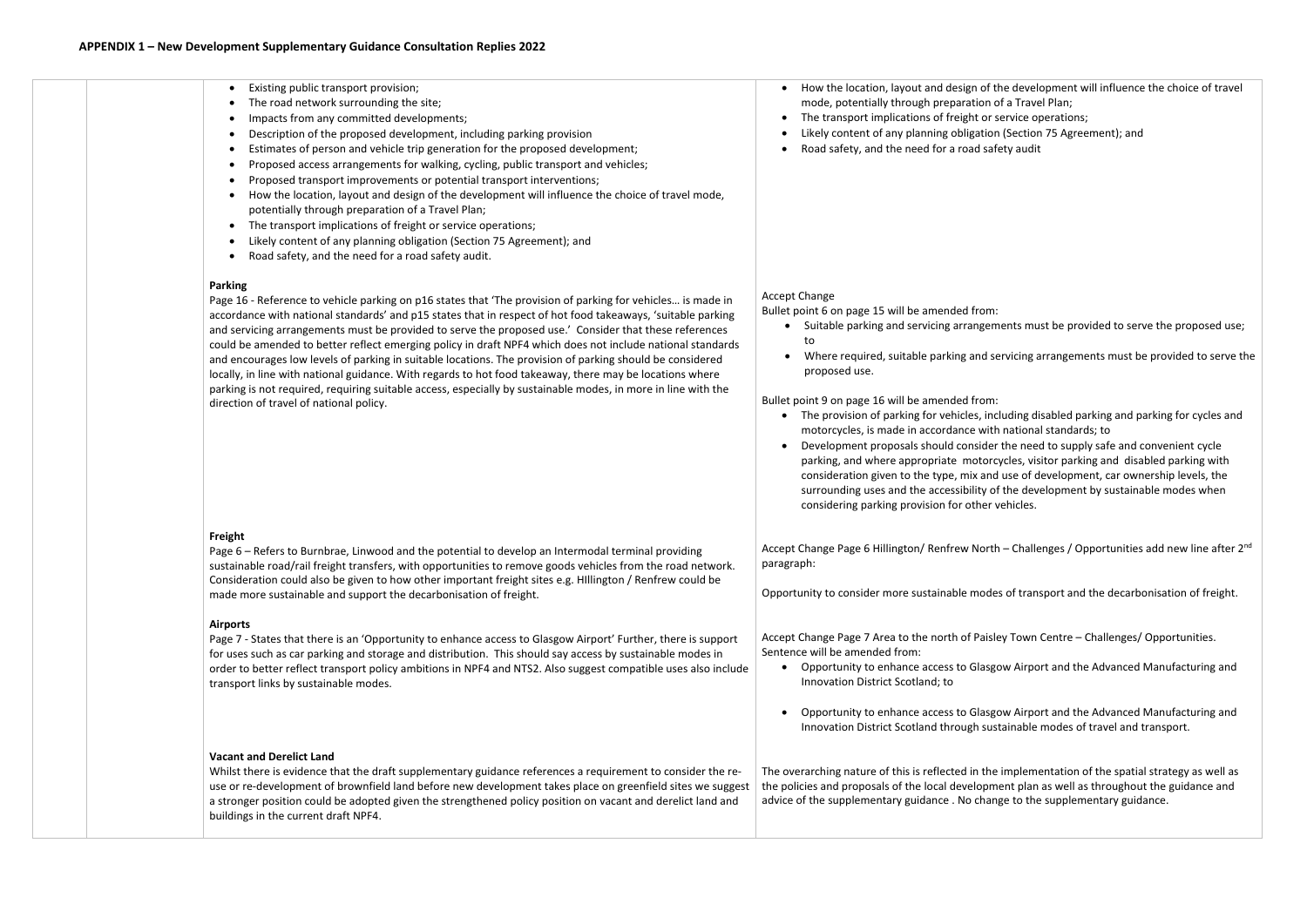### **APPENDIX 1 – New Development Supplementary Guidance Consultation Replies 2022**

| 15 | <b>Mr Kerry</b>    | Page 42 - Regional Parks                                                                                                                                                                                                                                                                                                                                                                                                                                                                                                                                                                                                             | The local development plan and new developn                                                                                                                                                                                                                                                                    |
|----|--------------------|--------------------------------------------------------------------------------------------------------------------------------------------------------------------------------------------------------------------------------------------------------------------------------------------------------------------------------------------------------------------------------------------------------------------------------------------------------------------------------------------------------------------------------------------------------------------------------------------------------------------------------------|----------------------------------------------------------------------------------------------------------------------------------------------------------------------------------------------------------------------------------------------------------------------------------------------------------------|
|    | <b>Mackendrick</b> | Add an additional bullet point<br>It complies with the Policies in the NPF4 issued by the Scottish Government<br>$\bullet$                                                                                                                                                                                                                                                                                                                                                                                                                                                                                                           | policy hierarchy and reflect the aspirations of r<br>guidance is required.                                                                                                                                                                                                                                     |
|    |                    | The proposed development at Burnfoot Road appears contrary to NPF4 policies as it is on green belt land,<br>within Clyde Muirsheil Regional Pak, on land that has been in productive agricultural use for the past 4 years<br>and in a designated flood risk area.                                                                                                                                                                                                                                                                                                                                                                   |                                                                                                                                                                                                                                                                                                                |
|    |                    | Page 46 - The Water Environment<br>Add an additional bullet point<br>Assessment is required of existing surface water and foul drainage systems to water treatment plants,<br>$\bullet$<br>where large scale new housing or commercial development is proposed, regarding the potential<br>hazard to public health from flooding discharges into river and inland loch waterways, and increased<br>future risk predicted due to climate change.                                                                                                                                                                                      |                                                                                                                                                                                                                                                                                                                |
| 16 | <b>SEPA</b>        | It is our understanding that the supplementary guidance provides additional information in respect of<br>policies, set out in the local development plan, which specify which matters are to be dealt with in<br>supplementary guidance.                                                                                                                                                                                                                                                                                                                                                                                             |                                                                                                                                                                                                                                                                                                                |
|    |                    | <b>Flooding and Drainage</b><br>It may be sensible to consider updating the guidance when NPF4 is enacted and stating this revision as a<br>future action.                                                                                                                                                                                                                                                                                                                                                                                                                                                                           | One NPF4 is adopted it will form part of the De<br>most up to date policy position in the assessme<br>supplementary guidance is required                                                                                                                                                                       |
|    |                    | SEPA has no issues with the flood risk criteria set out in the supplementary guidance and welcomes the<br>further references to a precautionary approach and avoidance, being included in the first two criteria.                                                                                                                                                                                                                                                                                                                                                                                                                    | Noted.                                                                                                                                                                                                                                                                                                         |
|    |                    | We believe that the supplementary guidance may be further enhanced if the following points are included.                                                                                                                                                                                                                                                                                                                                                                                                                                                                                                                             | Accepted:                                                                                                                                                                                                                                                                                                      |
|    |                    | A specific reference to climate change (CC) and design standards for flood risk and land use planning<br>decisions and Renfrewshire's Drainage Impact Assessment guidance. SEPA recommend a CC allowance for all<br>development. Renfrewshire Council declared a CC emergency in 2019 and may wish therefore to consider if<br>an allowance for CC for new developments should be a requirement. You may wish to consider requiring new<br>development either avoids the 200yr plus CC floodplain (as proposed in the draft NPF4) or include it within<br>the setting of Finished Floor Levels (FFL) (200yr plus CC plus freeboard). | Page 17 - Flooding and Drainage, bullet 1 will b<br>to adopt a precautionary approach to the redu<br>the principles of sustainable flood risk manage<br>future impacts of climate change in line with S<br>sets out the requirements of a Flood Risk Asses<br>and quantifying the source of flooding taking in |
|    |                    | Reference to SEPA's vulnerability guidance would be helpful in understanding the context of<br>development proposals and flood risk expectations.                                                                                                                                                                                                                                                                                                                                                                                                                                                                                    | Policy I3 and the associated guidance in the su<br>SEPA's guidance on flood risk and drainage req<br>proposals. There is no need to repeat this guid                                                                                                                                                           |
|    |                    | It is entirely possible that development protected by a Flood Protection Scheme will be proposed. We<br>$\bullet$<br>would therefore recommend a reference to SEPA's Planning Information Note 4 (PIN4) which outlines our<br>position relating to proposed development protected by a Flood Protection Scheme. The position is<br>embedded in SEPA's Flood Risk Planning Guidance and reflects our interpretation of Scottish Planning Policy<br>2014 (SPP) and our duties under the Flood Risk Management (Scotland) Act 2009.                                                                                                     | are required.                                                                                                                                                                                                                                                                                                  |
|    |                    | SEPA require safe pedestrian access/egress in the event of flooding. Renfrewshire Council may wish<br>to consider also including a requirement for safe vehicular access/egress.                                                                                                                                                                                                                                                                                                                                                                                                                                                     | An additional bullet point will be added to page<br>been demonstrated that a safe operation and<br>event.'                                                                                                                                                                                                     |
|    |                    | <b>Air Quality</b><br>SEPA welcomes the Council's position that an air quality assessment will be required close or adjacent an Air<br>Quality Management Areas(AQMA). There have been no exceedences within the 3 AQMAs (Paisley,                                                                                                                                                                                                                                                                                                                                                                                                   |                                                                                                                                                                                                                                                                                                                |

## ment supplementary guidance are written within a national polices. No change to the supplementary

evelopment Plan for Renfrewshire and will provide the ent of planning applications. No change to the

be amended to read, 'Development proposals require uction of flood risk from all sources and comply with ement and strengthen resilience to the current and Scottish Government policy.' Page 51 of the guidance ssment, bullet 1 will be amended to read ' Identifying into account the effects of climate change'.

applementary guidance is clear that national policy and quires to be considered when preparing development dance in the supplementary guidance. No amendments

ge 17 – Flooding and Drainage which will read, 'It has access/egress can be achieved during the design flood